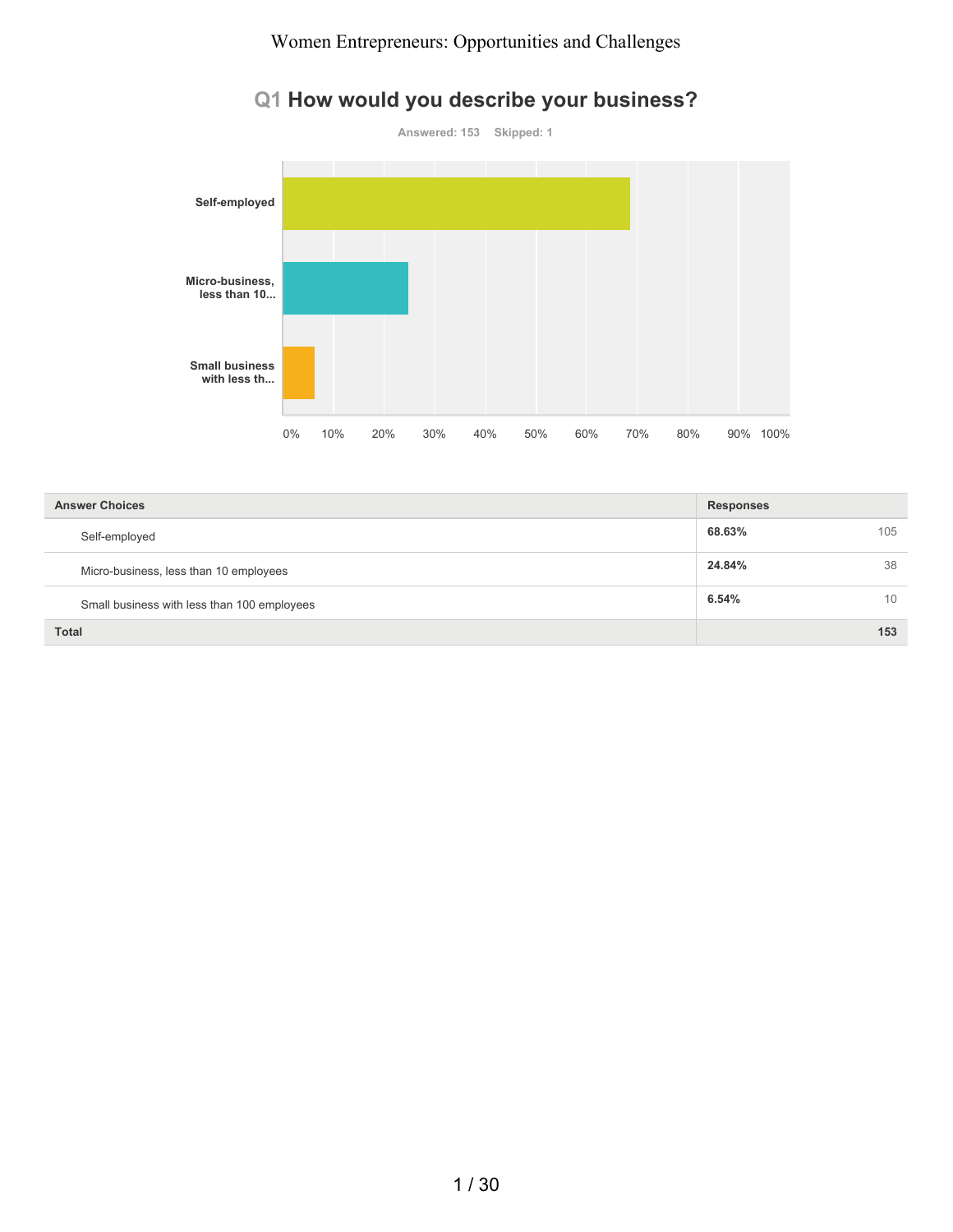

# **Q2 Where is your business located?**

| <b>Answer Choices</b> | <b>Responses</b> |
|-----------------------|------------------|
| South                 | 24.84%<br>38     |
| Northeast             | 25.49%<br>39     |
| Mid-West              | 32<br>20.92%     |
| West                  | 44<br>28.76%     |
| Total                 | 153              |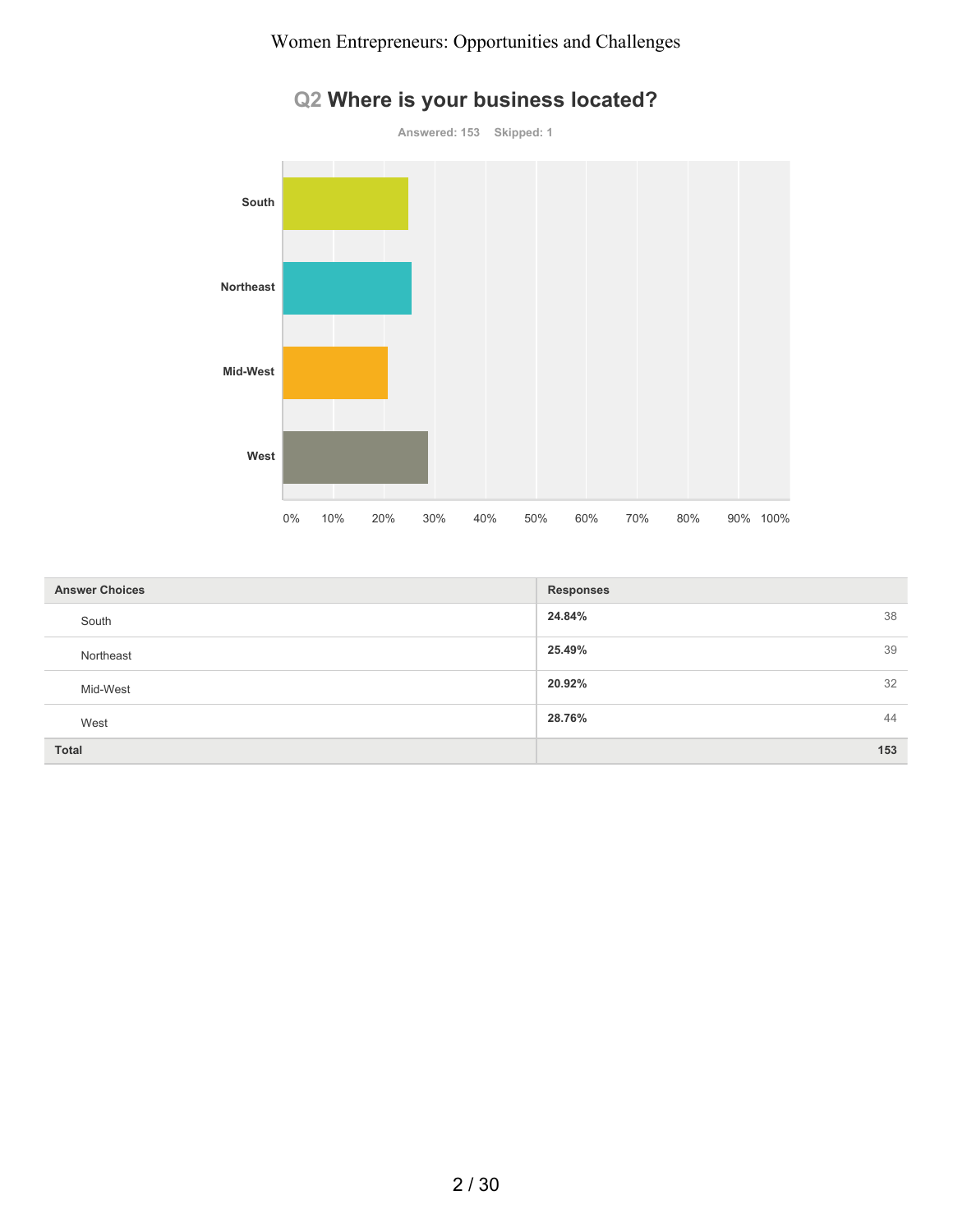

| <b>Answer Choices</b> | <b>Responses</b> |
|-----------------------|------------------|
| Less than one year    | 7.19%<br>11      |
| 1 to five years       | 33<br>21.57%     |
| Six to ten years      | 35<br>22.88%     |
| More than ten years   | 48.37%<br>74     |
| <b>Total</b>          | 153              |

#### 3 / 30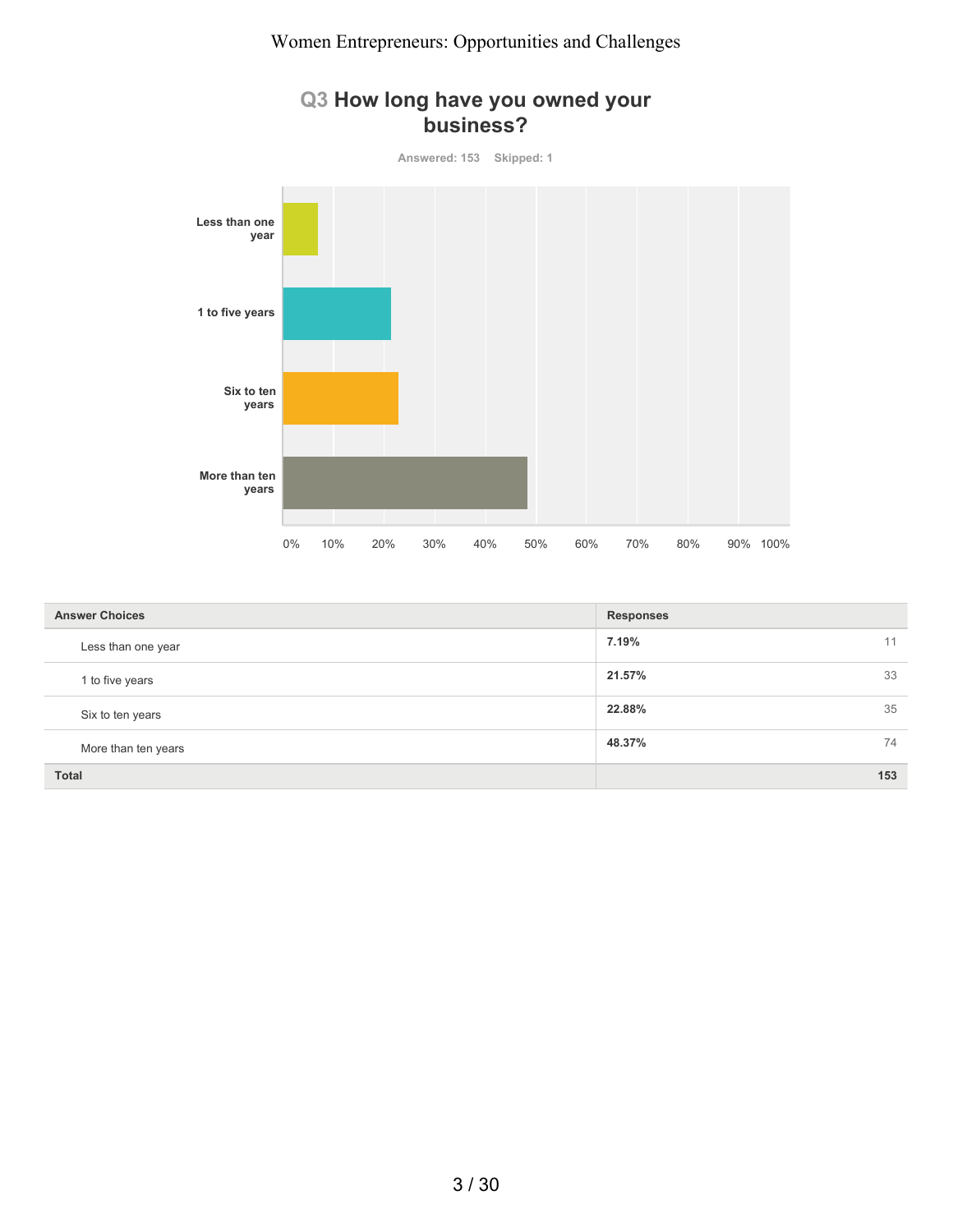

# **Q4 What is your relationships status?**

| <b>Answer Choices</b> | <b>Responses</b> |
|-----------------------|------------------|
| Single                | 26.14%<br>40     |
| Married               | 49.02%<br>75     |
| Divorced              | 20.92%<br>32     |
| Widowed               | 3.92%<br>6       |
| <b>Total</b>          | 153              |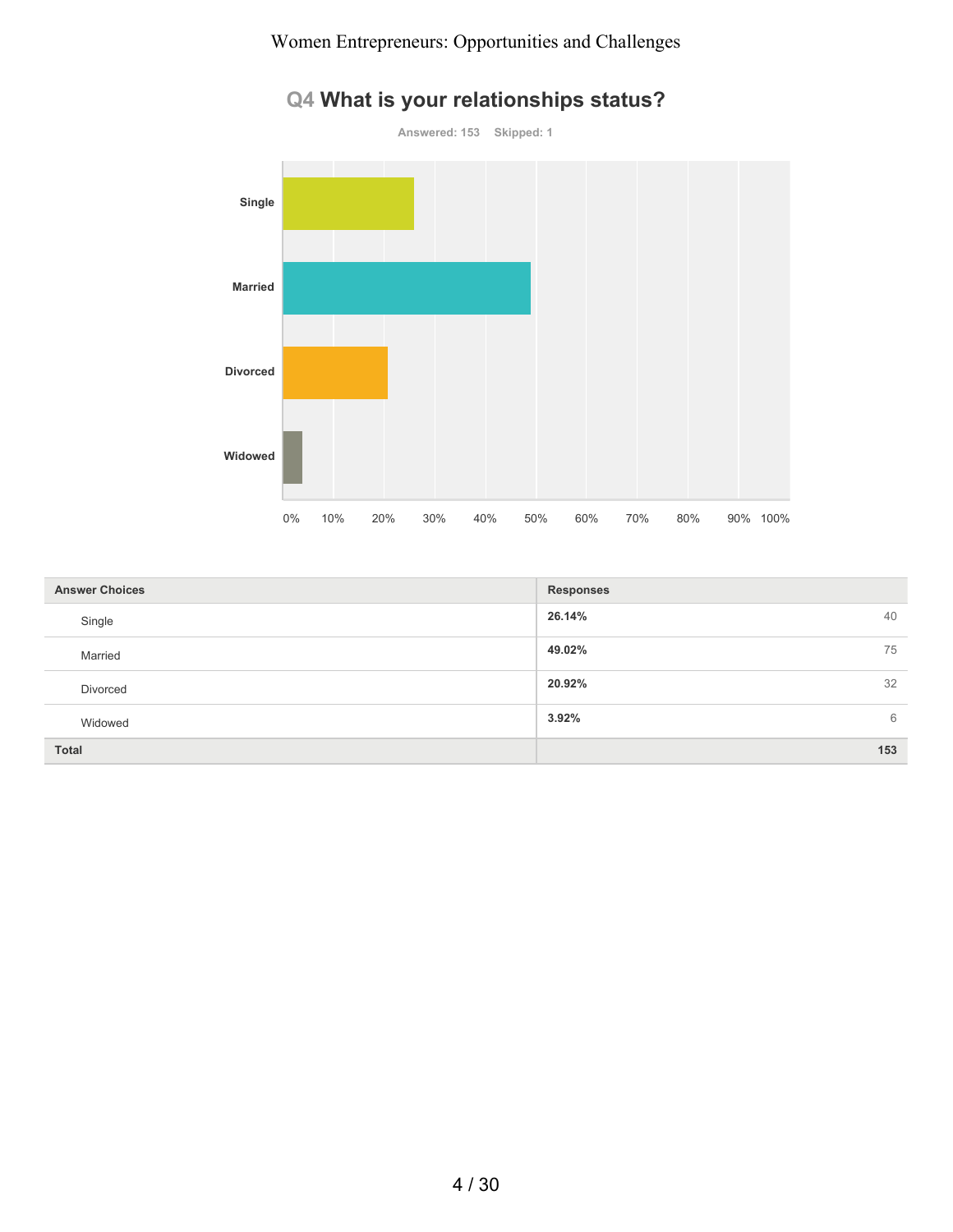#### **Q5 What percentage does your business contribute to your overall household expenses?**



| <b>Answer Choices</b> | <b>Responses</b> |
|-----------------------|------------------|
| 100%                  | 37.25%<br>57     |
| More than 50%         | 28<br>18.30%     |
| 50%                   | 25<br>16.34%     |
| Less than 25%         | 43<br>28.10%     |
| <b>Total</b>          | 153              |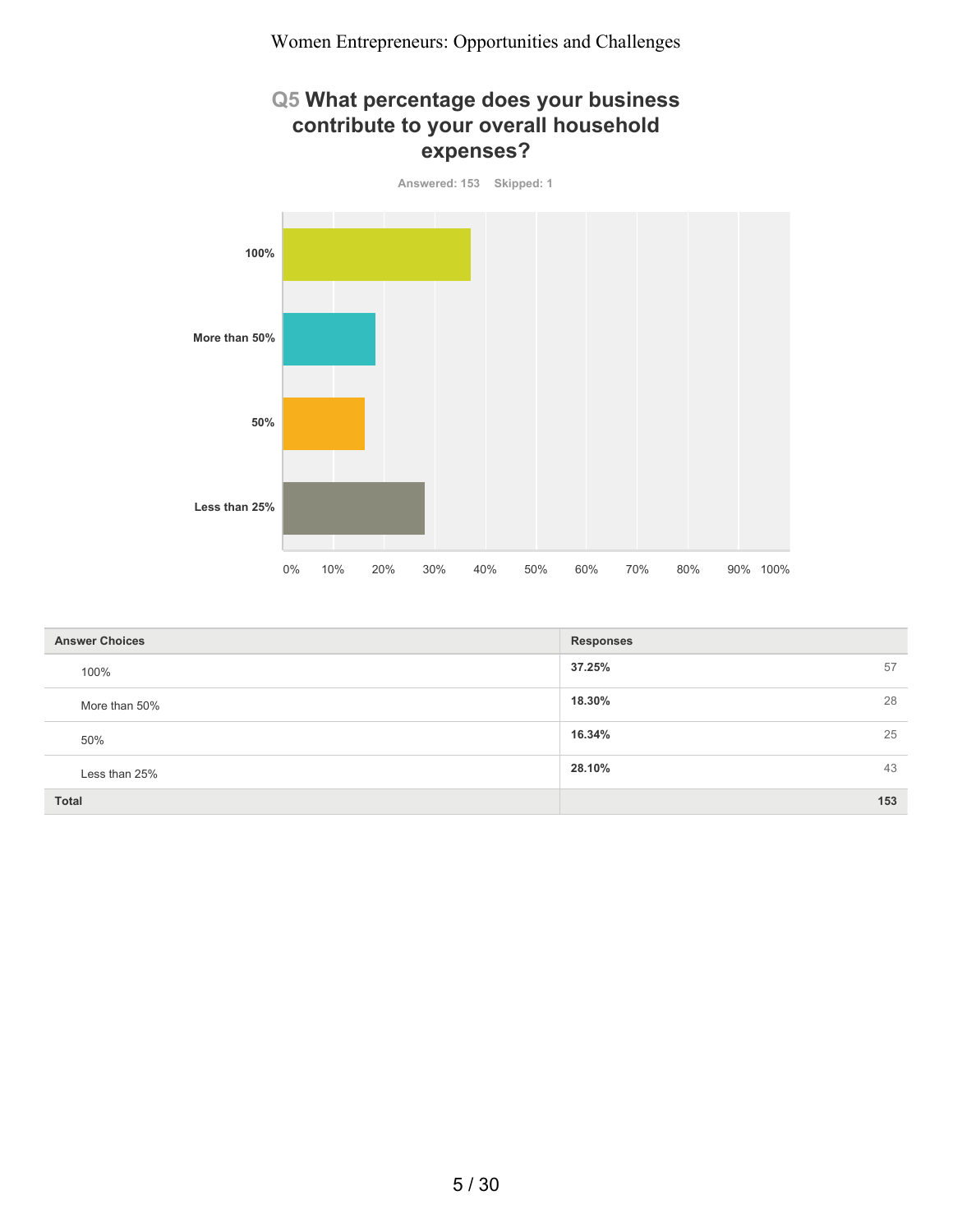

# **Q6 What is your overall household income?**

| <b>Answer Choices</b> | <b>Responses</b> |
|-----------------------|------------------|
| More than \$100,000   | 28.10%<br>43     |
| \$99,000-\$75,000     | 18.95%<br>29     |
| \$75,000-\$50,000     | 18.95%<br>29     |
| \$50,000-\$25,000     | 22.22%<br>34     |
| Less than \$25,000    | 11.76%<br>18     |
| Total                 | 153              |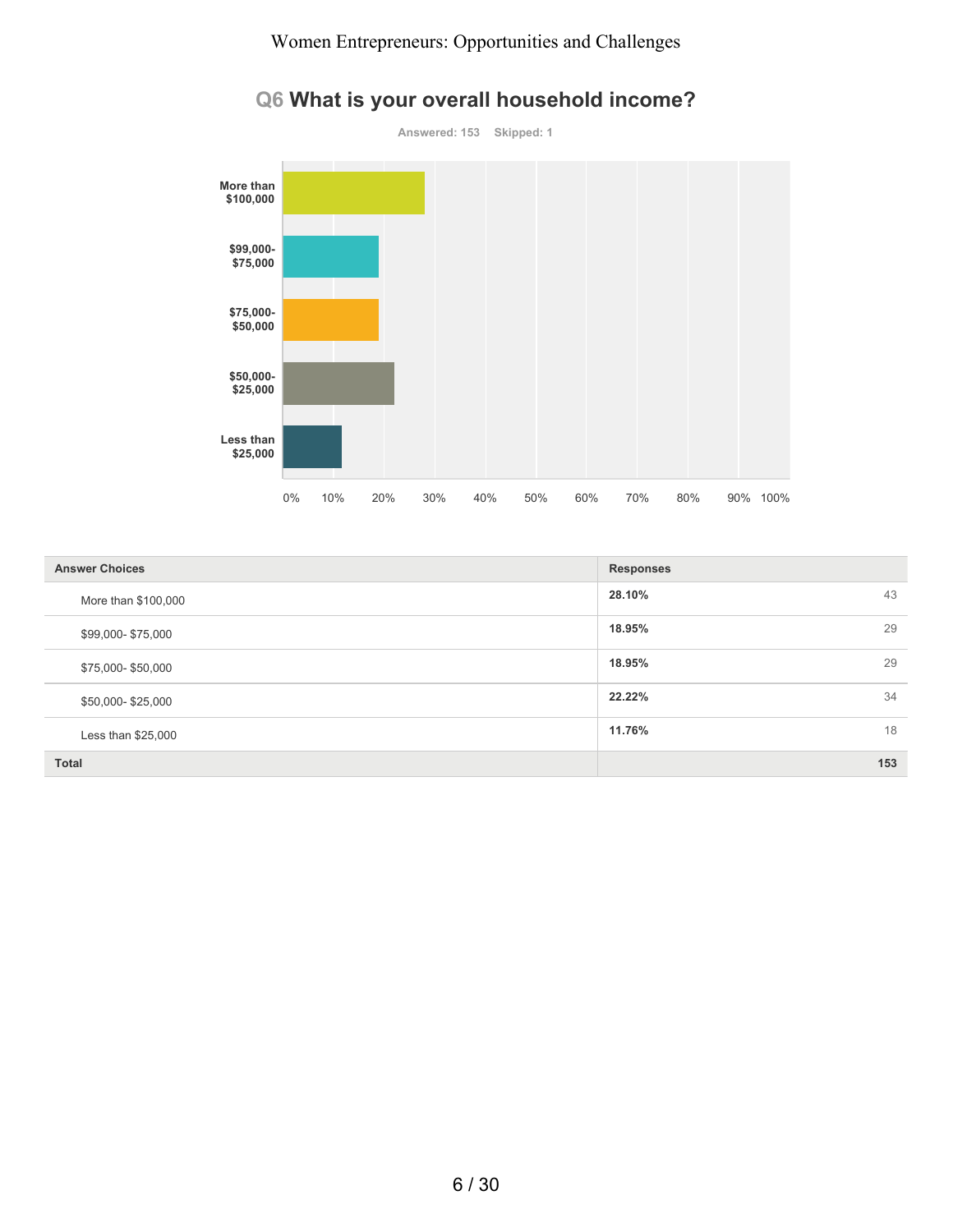#### **Q7 How old were you when you started your small business?**



| <b>Answer Choices</b> | <b>Responses</b> |
|-----------------------|------------------|
| 25 years or young     | 10.46%<br>16     |
| 26-30 yrs of age      | 16<br>10.46%     |
| 31-40 yrs of age      | 35.29%<br>54     |
| 41-50 yrs of age      | 44<br>28.76%     |
| 50+ yrs of age        | 23<br>15.03%     |
| <b>Total</b>          | 153              |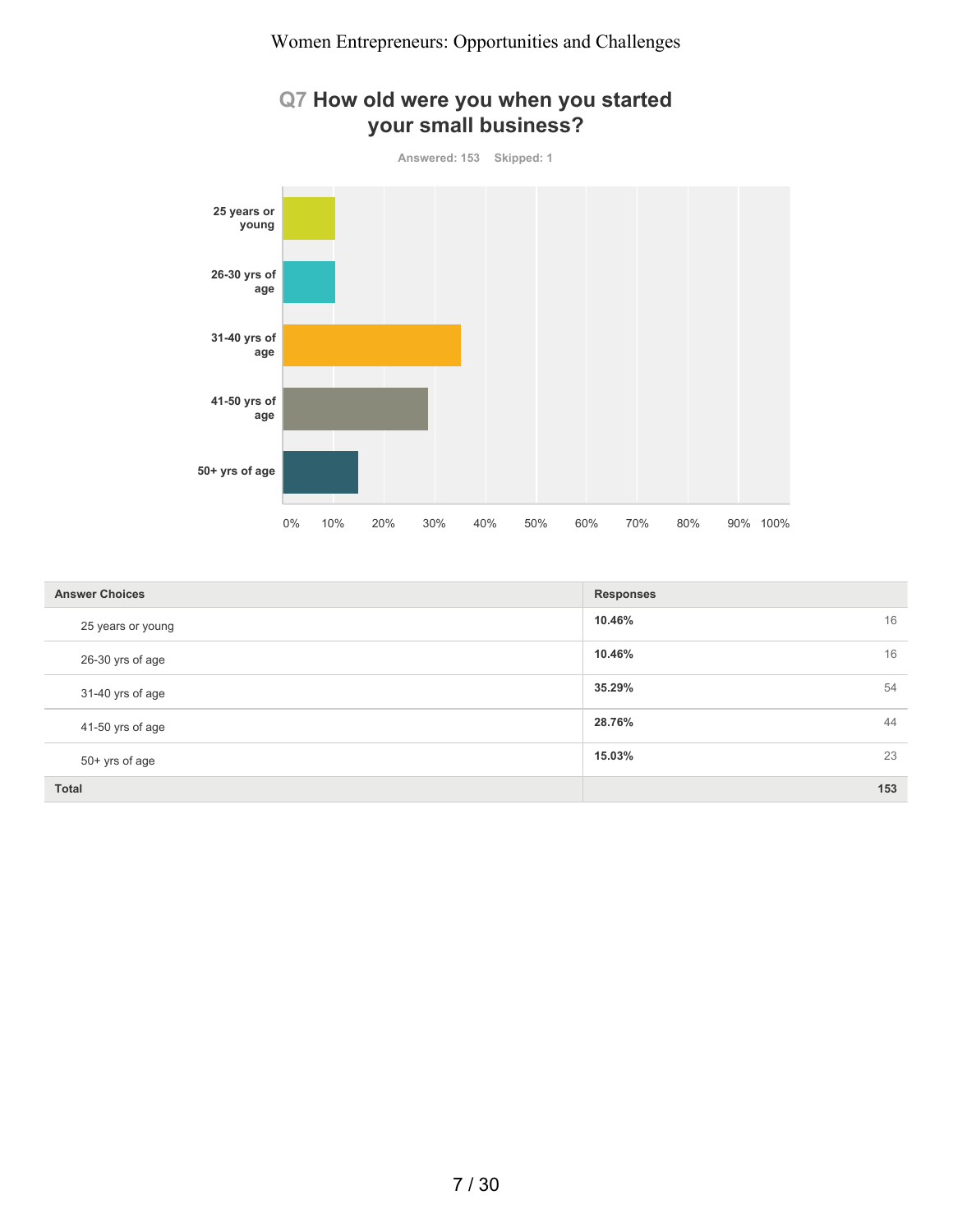

# **Q8 What industry is your business?**

| <b>Answer Choices</b>              | <b>Responses</b>        |  |
|------------------------------------|-------------------------|--|
| Agriculture                        | 3.74%<br>$\overline{4}$ |  |
| Construction                       | $\overline{2}$<br>1.87% |  |
| <b>Consumer Goods and Services</b> | 15<br>14.02%            |  |
| <b>Financial Services</b>          | 6<br>5.61%              |  |
| Food & Beverage                    | 6<br>5.61%              |  |
| <b>Health Care</b>                 | 15<br>14.02%            |  |
| Housing and Real Estate            | $\overline{7}$<br>6.54% |  |
| Manufacturing                      | 0.93%<br>$\mathbf{1}$   |  |
| <b>Professional Services</b>       | 42<br>39.25%            |  |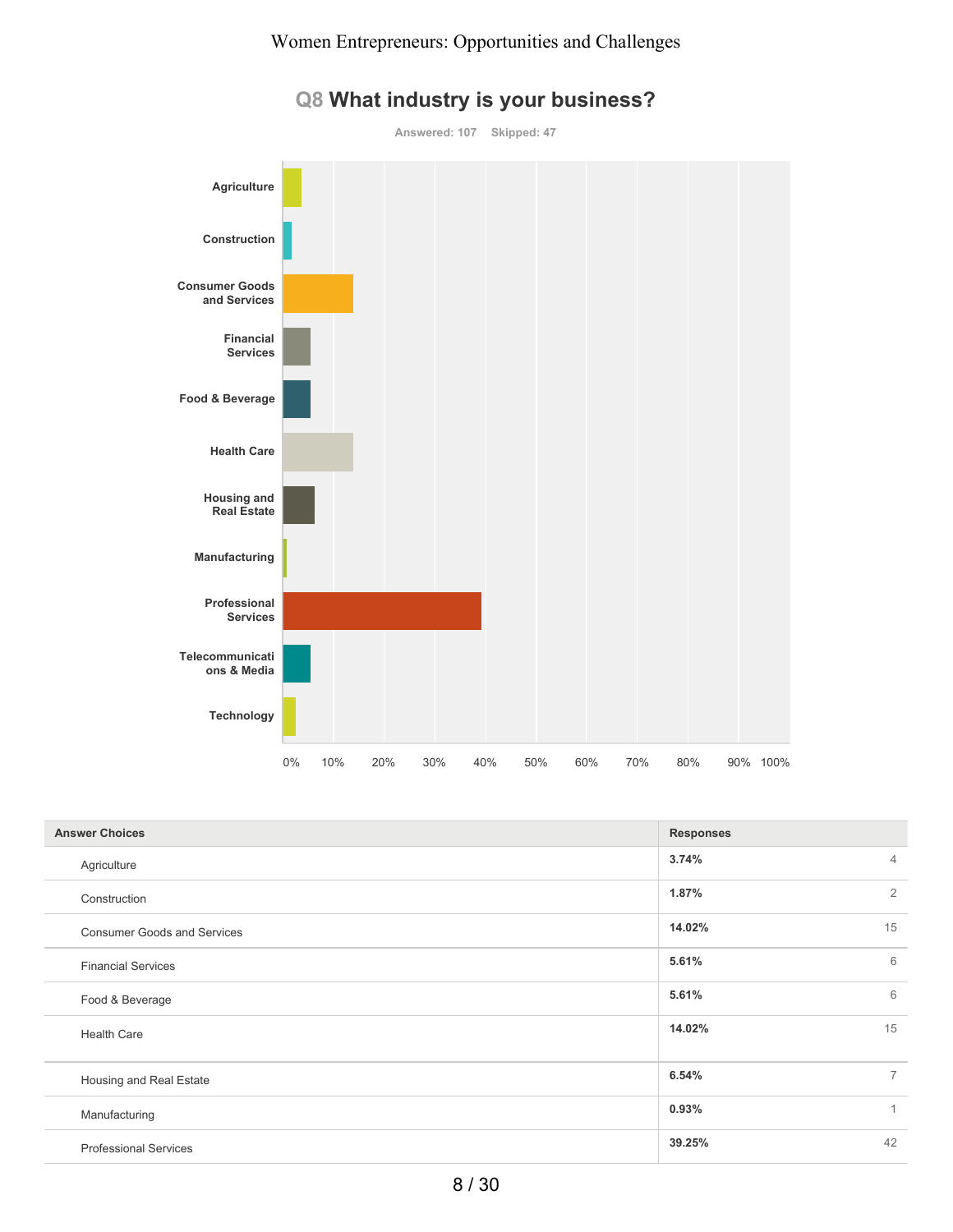| Telecommunications & Media | 5.61% |     |
|----------------------------|-------|-----|
| Technology                 | 2.80% |     |
| Total                      |       | 107 |

| #              | Other (please specify)                                                          | <b>Date</b>         |
|----------------|---------------------------------------------------------------------------------|---------------------|
| $\mathbf{1}$   | I also am running an 200 acre ranch which is 161 year old                       | 10/24/2014 12:03 AM |
| 2              | Tourist industry, guest ranch                                                   | 10/23/2014 10:45 PM |
| 3              | Education                                                                       | 10/23/2014 7:52 PM  |
| $\overline{4}$ | Hot rod kits, mail order                                                        | 10/23/2014 12:25 PM |
| 5              | commerial real estate appraisal -- could be considered financial or real estate | 10/23/2014 10:15 AM |
| 6              | Pet services                                                                    | 10/23/2014 10:03 AM |
| 7              | Arts                                                                            | 10/23/2014 8:34 AM  |
| 8              | income tax and accounting                                                       | 10/23/2014 5:38 AM  |
| 9              | transportation                                                                  | 10/23/2014 1:46 AM  |
| 10             | Skincare                                                                        | 10/23/2014 12:07 AM |
| 11             | publishing: editorial services                                                  | 10/22/2014 10:35 PM |
| 12             | camp ground                                                                     | 10/22/2014 7:05 PM  |
| 13             | child care                                                                      | 10/22/2014 6:28 PM  |
| 14             | agriturism we are an herb farm and I do not like the title agriculture          | 10/22/2014 5:34 PM  |
| 15             | Performing arts                                                                 | 10/22/2014 5:19 PM  |
| 16             | Arts/Music                                                                      | 10/22/2014 5:18 PM  |
| 17             | Professional Fiduciary                                                          | 10/22/2014 4:10 PM  |
| 18             | <b>Commercial Cleaning Services</b>                                             | 10/22/2014 4:00 PM  |
| 19             | Fine Art                                                                        | 10/22/2014 3:54 PM  |
| 20             | Training, Coaching, Consulting                                                  | 10/22/2014 3:54 PM  |
| 21             | Landscape Design                                                                | 10/22/2014 3:51 PM  |
| 22             | Art                                                                             | 10/22/2014 3:27 PM  |
| 23             | <b>Fitness</b>                                                                  | 10/22/2014 3:10 PM  |
| 24             | Marketing & Event Consulting                                                    | 10/22/2014 3:07 PM  |
| 25             | bookkeeping and teaching English as a second language                           | 10/22/2014 2:46 PM  |
| 26             | Marketing                                                                       | 10/22/2014 2:36 PM  |
| 27             | Interior design                                                                 | 10/22/2014 2:29 PM  |
| 28             | art                                                                             | 10/22/2014 2:24 PM  |
| 29             | Arts & Entertainment (primarily Internet-based)                                 | 10/22/2014 2:11 PM  |
| 30             | Transportation                                                                  | 10/22/2014 2:01 PM  |
| 31             | rea estate                                                                      | 10/22/2014 2:00 PM  |
| 32             | Pet industry consultant                                                         | 10/22/2014 1:59 PM  |
| 33             | Marketing & Advertising                                                         | 10/22/2014 1:57 PM  |
|                |                                                                                 |                     |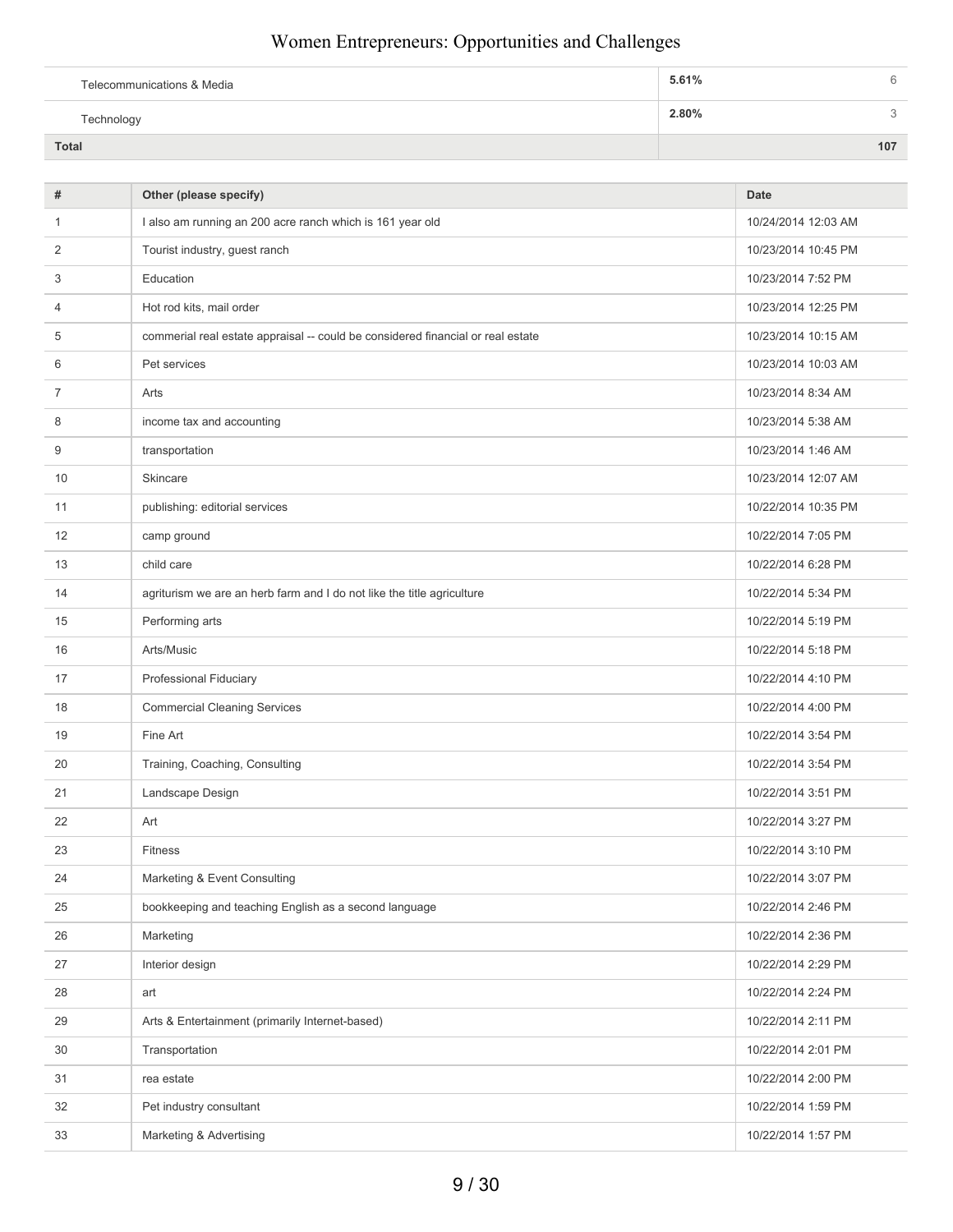| 34 | Jewelry design and consulting                                                         | 10/22/2014 1:21 PM  |
|----|---------------------------------------------------------------------------------------|---------------------|
| 35 | Marketing & Advertising, Digital Media                                                | 10/21/2014 4:27 PM  |
| 36 | Hair stylist                                                                          | 10/20/2014 7:41 PM  |
| 37 | Cosmotology                                                                           | 10/19/2014 10:52 AM |
| 38 | direct sales                                                                          | 10/19/2014 9:29 AM  |
| 39 | florist                                                                               | 10/17/2014 10:13 PM |
| 40 | Fitness and nutrition                                                                 | 10/17/2014 11:02 AM |
| 41 | portrait photographer                                                                 | 10/17/2014 9:23 AM  |
| 42 | Consulting                                                                            | 10/16/2014 11:35 PM |
| 43 | pet grooming                                                                          | 10/16/2014 11:26 PM |
| 44 | Railroad Safety                                                                       | 10/16/2014 6:52 PM  |
| 45 | Engineering Motorization Solutions for Window Coverings                               | 10/16/2014 6:20 PM  |
| 46 | Education--museums                                                                    | 10/16/2014 5:11 PM  |
| 47 | <b>Executive Search Consulting</b>                                                    | 10/16/2014 3:41 PM  |
| 48 | Real estate agent Independent contractor                                              | 10/16/2014 1:50 PM  |
| 49 | Advertising & Marketing                                                               | 10/16/2014 1:37 PM  |
| 50 | arts consulting and entertainment                                                     | 10/16/2014 1:23 PM  |
| 51 | Interior Design and Marketing                                                         | 10/16/2014 1:18 PM  |
| 52 | Consulting: Project Management, Process Improvement, Strategy, Systems Implementation | 10/16/2014 1:08 PM  |
| 53 | <b>Mental Health</b>                                                                  | 10/16/2014 12:58 PM |
| 54 | Education -- why is education not on this list? It's a major sector.                  | 10/16/2014 12:22 PM |
| 55 | Limo                                                                                  | 10/16/2014 12:16 PM |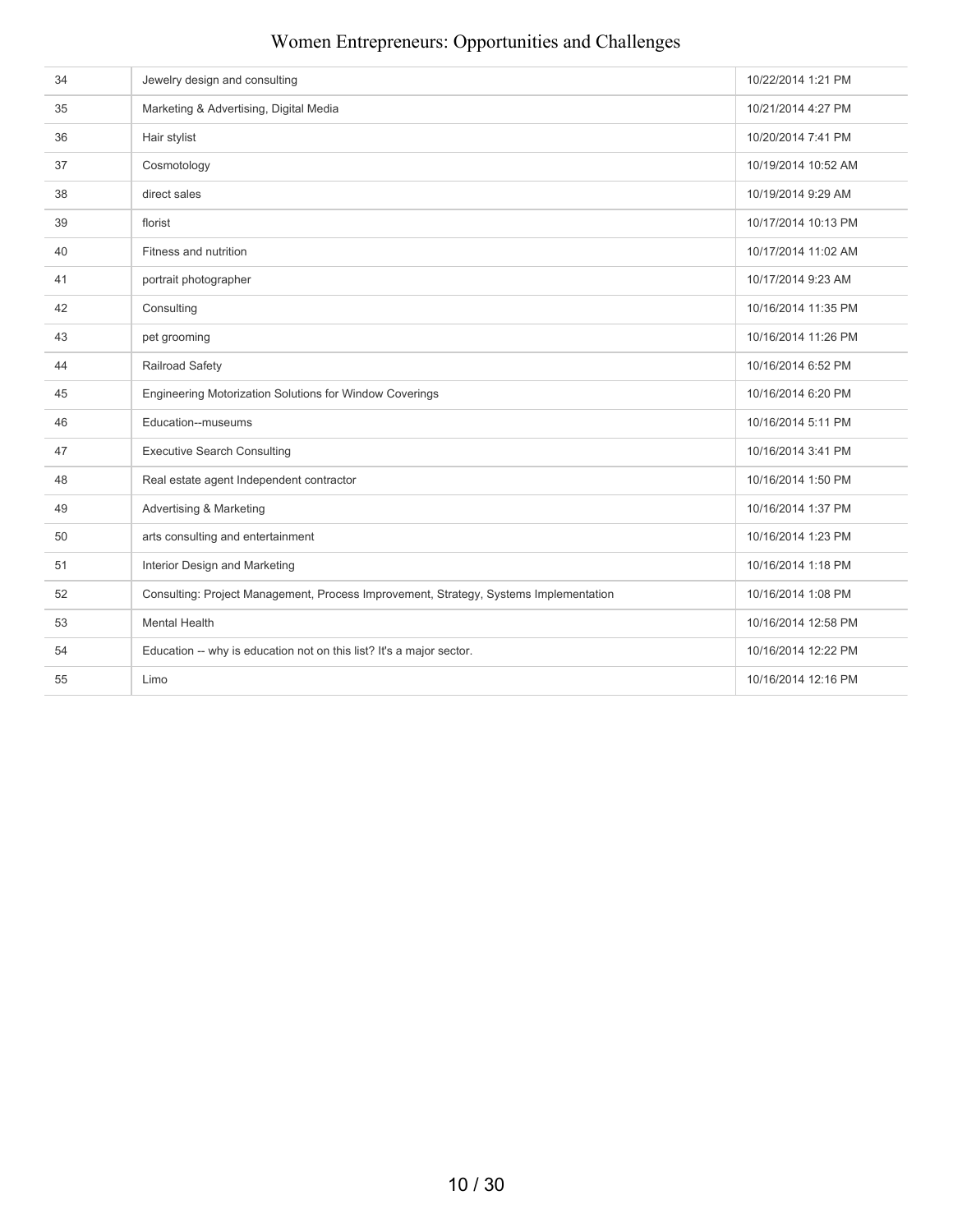## **Q9 How did you go about securing the financial resources to start your business?**

**Answered: 153 Skipped: 1**



| <b>Answer Choices</b>             | <b>Responses</b> |
|-----------------------------------|------------------|
| Personal savings                  | 83.01%<br>127    |
| Loan from family member or friend | 16.34%<br>25     |
| Business loan from bank           | 10<br>6.54%      |
| <b>Retirement funds</b>           | 8<br>5.23%       |
| Credit cards                      | 18.95%<br>29     |
| Severance                         | 1.96%<br>3       |
| <b>Total Respondents: 153</b>     |                  |

| # | Other (please specify)                                 | Date                |
|---|--------------------------------------------------------|---------------------|
|   | savings                                                | 10/24/2014 12:03 AM |
|   | and small loan from business partner                   | 10/23/2014 10:15 AM |
| 3 | Life insurance policy                                  | 10/23/2014 9:54 AM  |
| 4 | Inheritance                                            | 10/22/2014 7:47 PM  |
| 5 | colaterial bank loan                                   | 10/22/2014 7:05 PM  |
| 6 | did not require money to start up                      | 10/22/2014 6:55 PM  |
|   | Not much needed, as it is high service, low investment | 10/22/2014 6:51 PM  |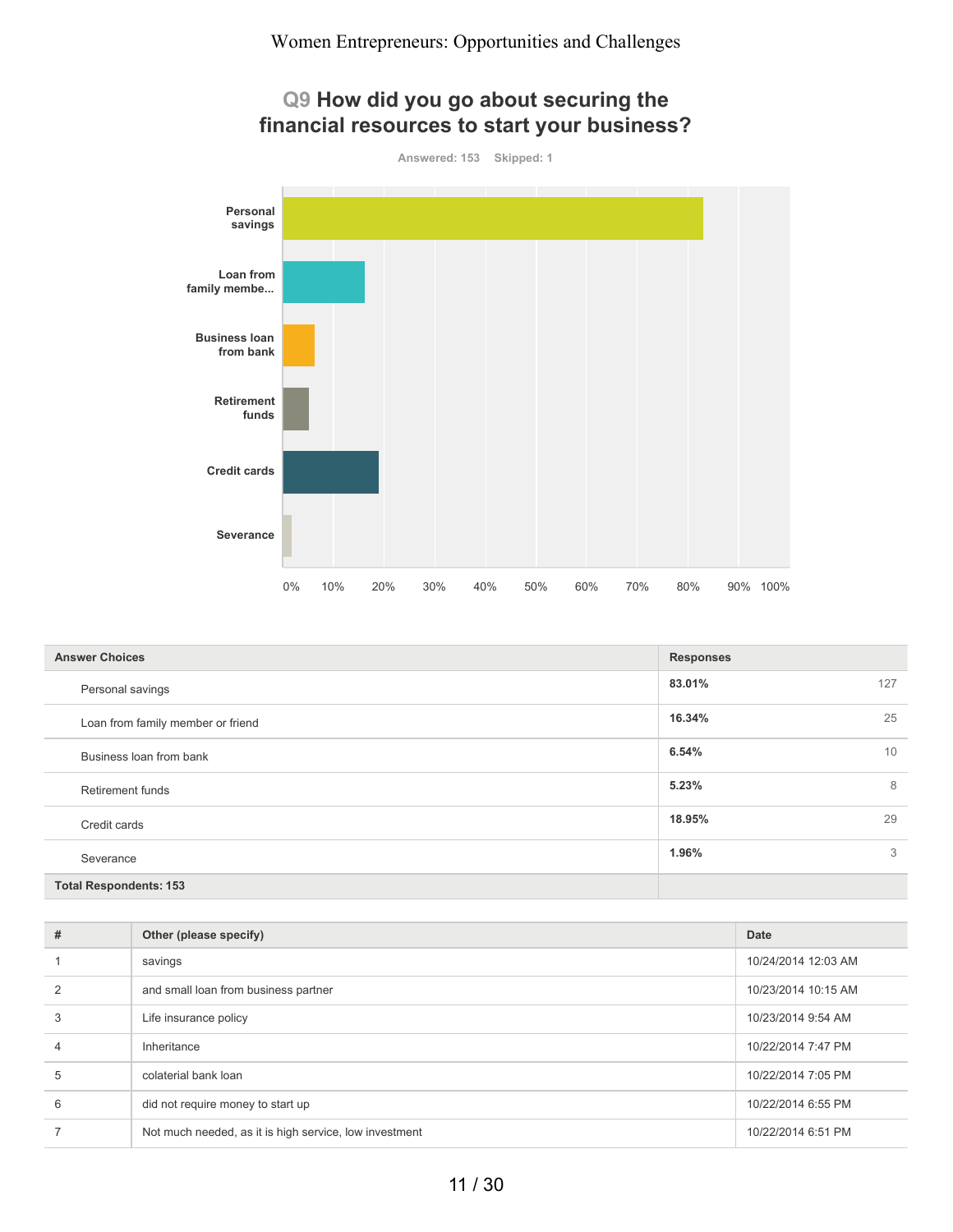| 8  | husband's income                                                                                           | 10/22/2014 6:08 PM  |
|----|------------------------------------------------------------------------------------------------------------|---------------------|
| 9  | Seller financed                                                                                            | 10/22/2014 6:01 PM  |
| 10 | made money and expanded as we could, NO debt ever,                                                         | 10/22/2014 5:34 PM  |
| 11 | Purchase                                                                                                   | 10/22/2014 4:00 PM  |
| 12 | personal loan from credit union                                                                            | 10/22/2014 3:54 PM  |
| 13 | This is a service business and I did not need an investment                                                | 10/22/2014 3:51 PM  |
| 14 | Commission Check from previous job                                                                         | 10/22/2014 3:07 PM  |
| 15 | There was very little overhead and I needed less than \$800/mo to live, so I just quit my job and dove in! | 10/22/2014 2:11 PM  |
| 16 | Manufacturer and savings                                                                                   | 10/22/2014 2:01 PM  |
| 17 | no financial resources were needed to start my business                                                    | 10/21/2014 2:59 PM  |
| 18 | Pay as I make money (Booth Rent)                                                                           | 10/19/2014 10:52 AM |
| 19 | Mortgage against house                                                                                     | 10/17/2014 6:04 AM  |
| 20 | mortgage                                                                                                   | 10/16/2014 5:15 PM  |
| 21 | Combination                                                                                                | 10/16/2014 1:50 PM  |
| 22 | My spouse supported me and I worked part time                                                              | 10/16/2014 1:46 PM  |
| 23 | <b>SBA</b>                                                                                                 | 10/16/2014 1:08 PM  |
| 24 | made it                                                                                                    | 10/15/2014 7:54 PM  |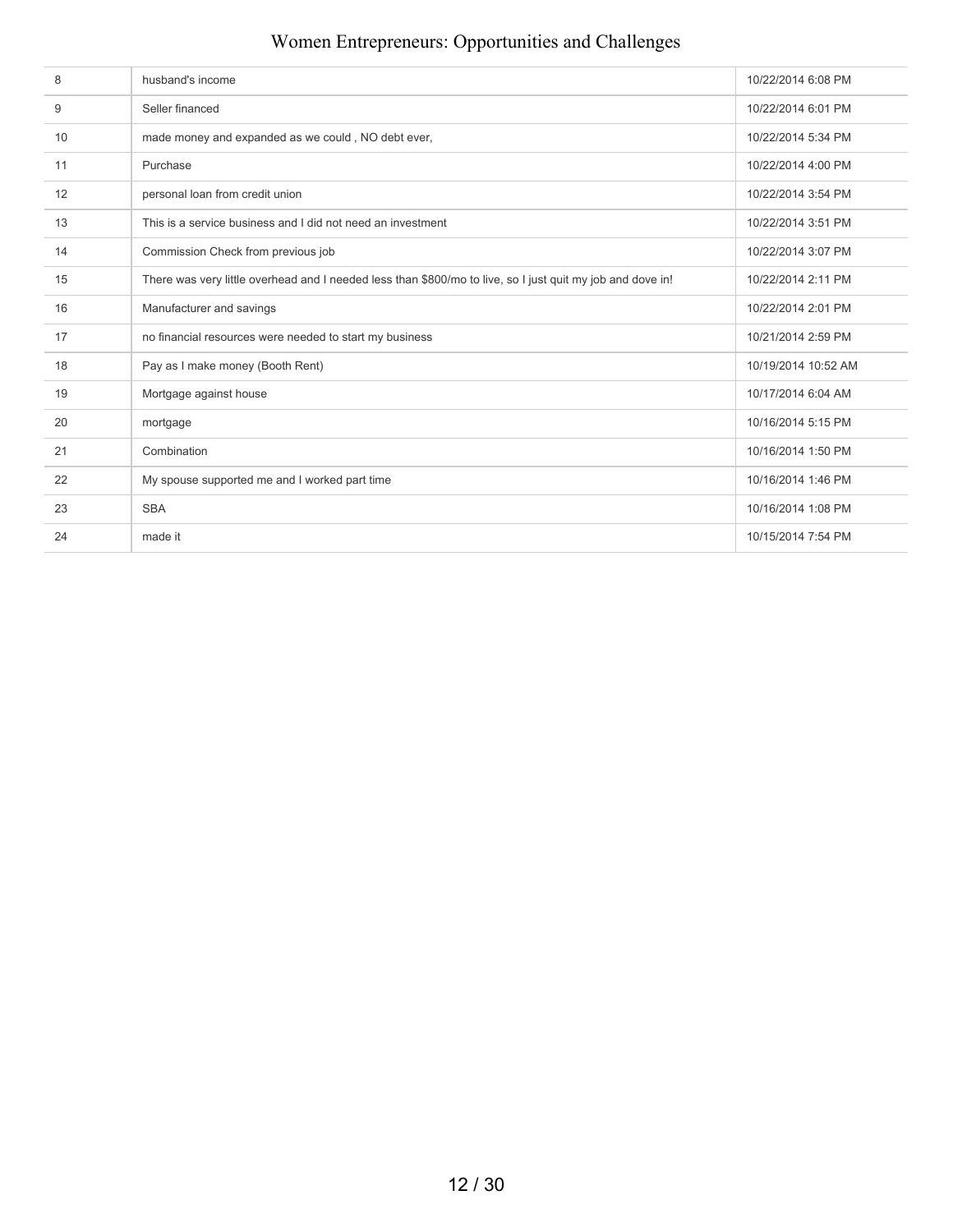#### **Q10 Since you have started your business have you attempted to secure additional financing through traditional means, small business bank loan?**



| <b>Answer Choices</b> | <b>Responses</b> |
|-----------------------|------------------|
| Yes                   | 27.45%<br>42     |
| No                    | 72.55%<br>111    |
| <b>Total</b>          | 153              |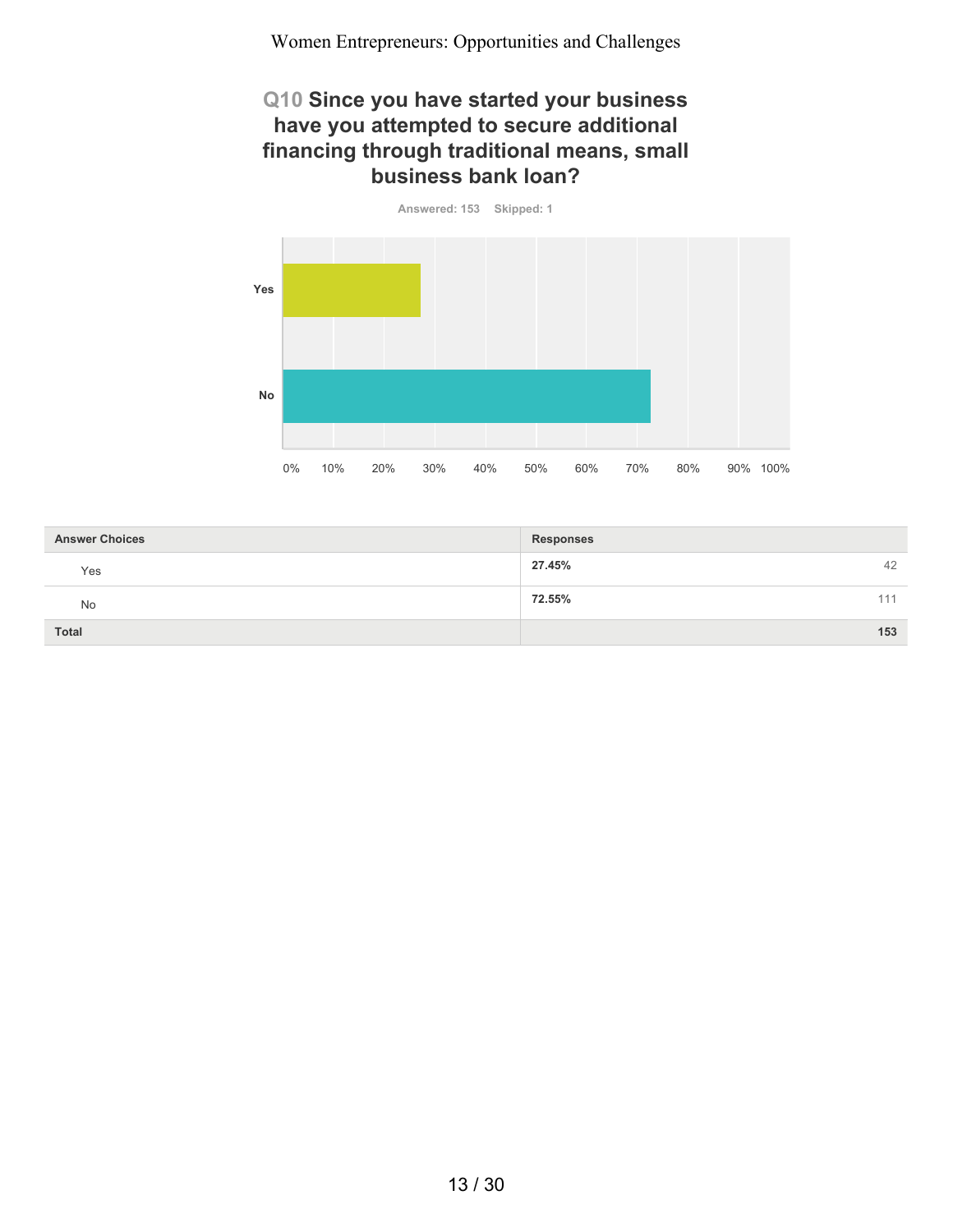## **Q11 Prior to starting your business were you employed full-time?**



| <b>Answer Choices</b> | <b>Responses</b> |
|-----------------------|------------------|
| Yes                   | 116<br>75.82%    |
| No                    | 24.18%<br>37     |
| Total                 | 153              |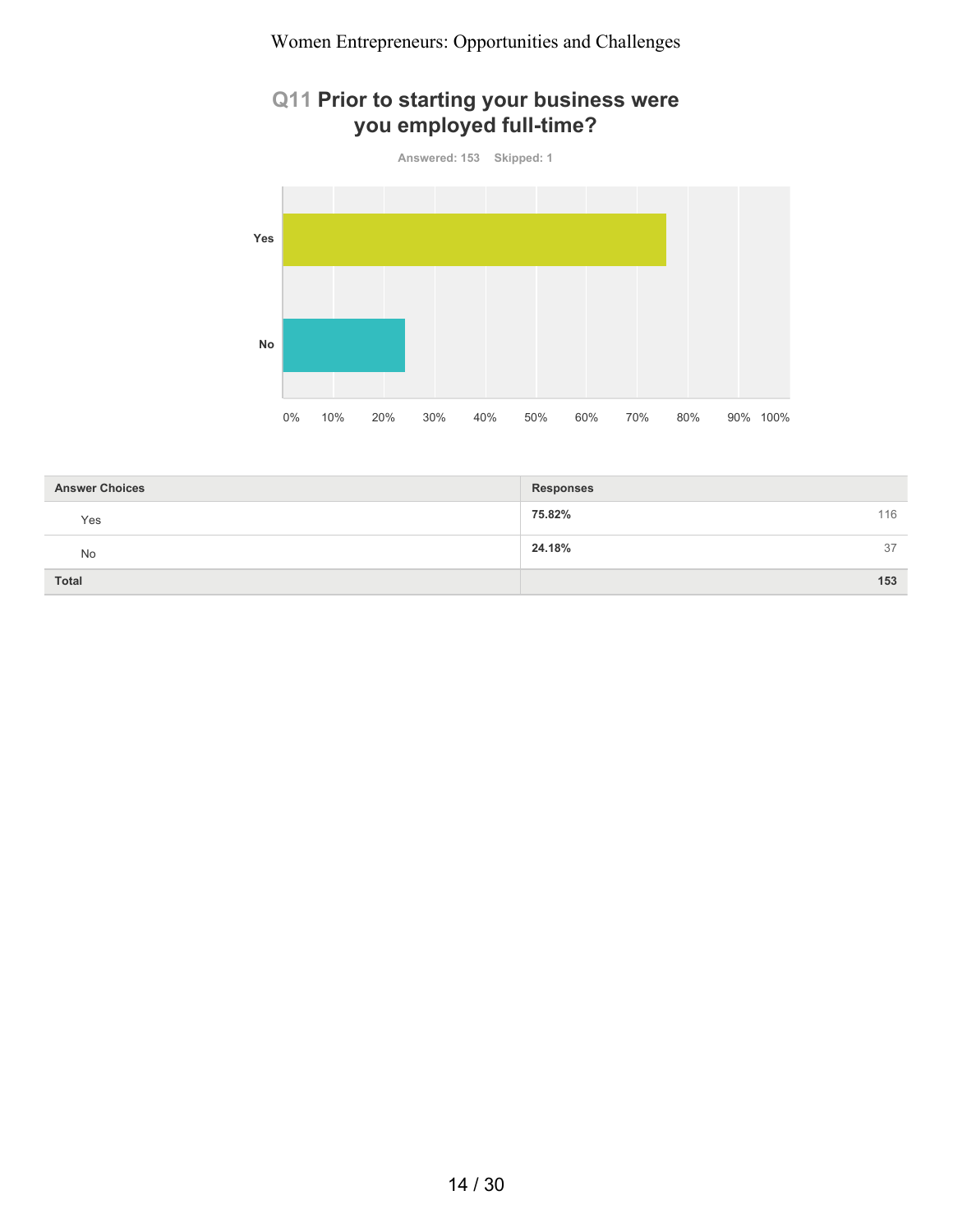

# **Q12 Do you have a business plan?**

| <b>Answer Choices</b> | <b>Responses</b> |
|-----------------------|------------------|
| Yes                   | 56.86%<br>87     |
| No                    | 43.14%<br>66     |
| <b>Total</b>          | 153              |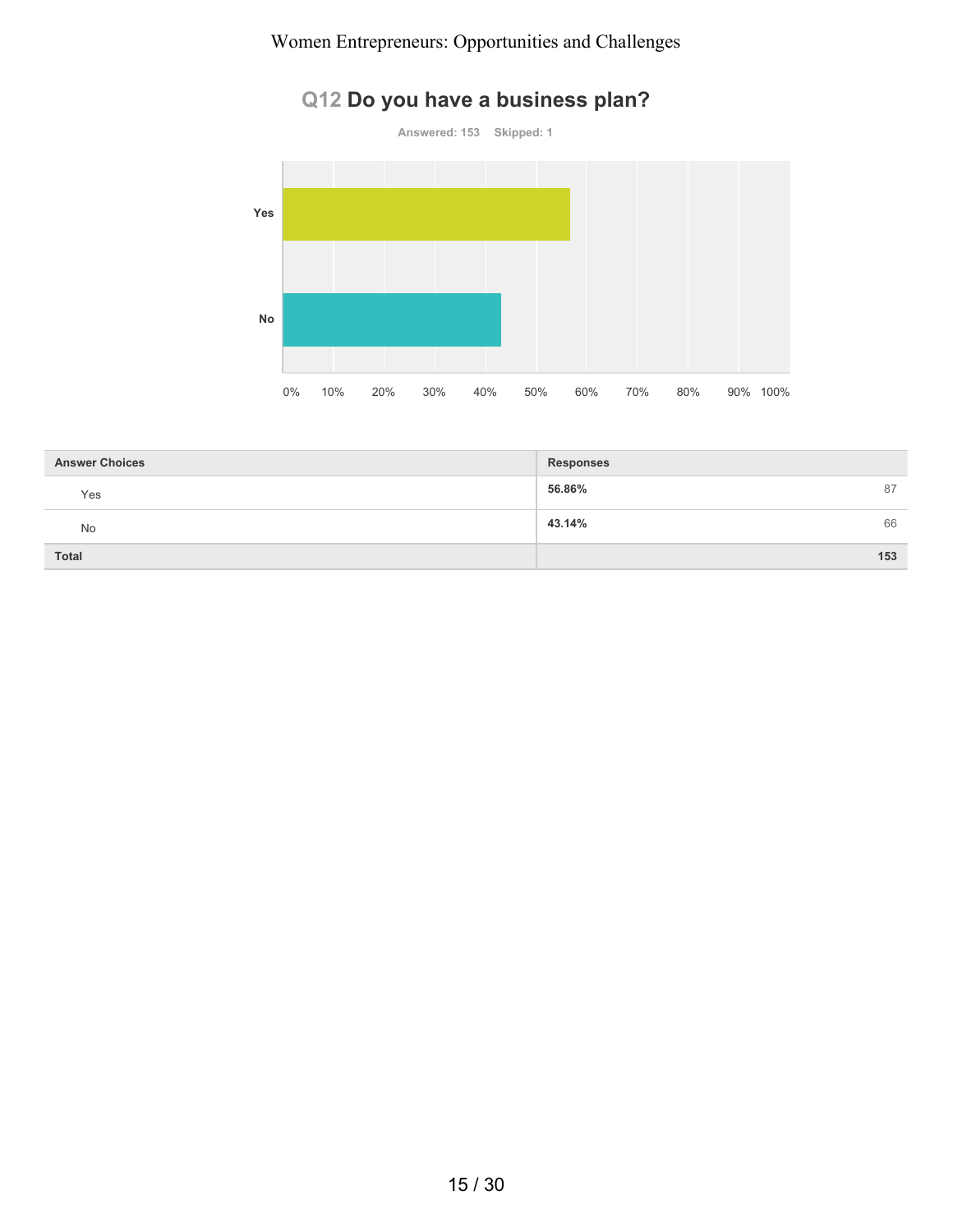## **Q13 Why did you start your business? (check all that apply)**



| <b>Answer Choices</b>                                                              |        | <b>Responses</b> |  |
|------------------------------------------------------------------------------------|--------|------------------|--|
| Laid off from previous employment                                                  | 24.84% | 38               |  |
| Returning to the work force and self-employment was more conducive to my lifestyle |        | 31               |  |
| Wanted to be "the boss"                                                            | 37.25% | 57               |  |
| Looking to have a more balanced life                                               |        | 85               |  |
| <b>Total Respondents: 153</b>                                                      |        |                  |  |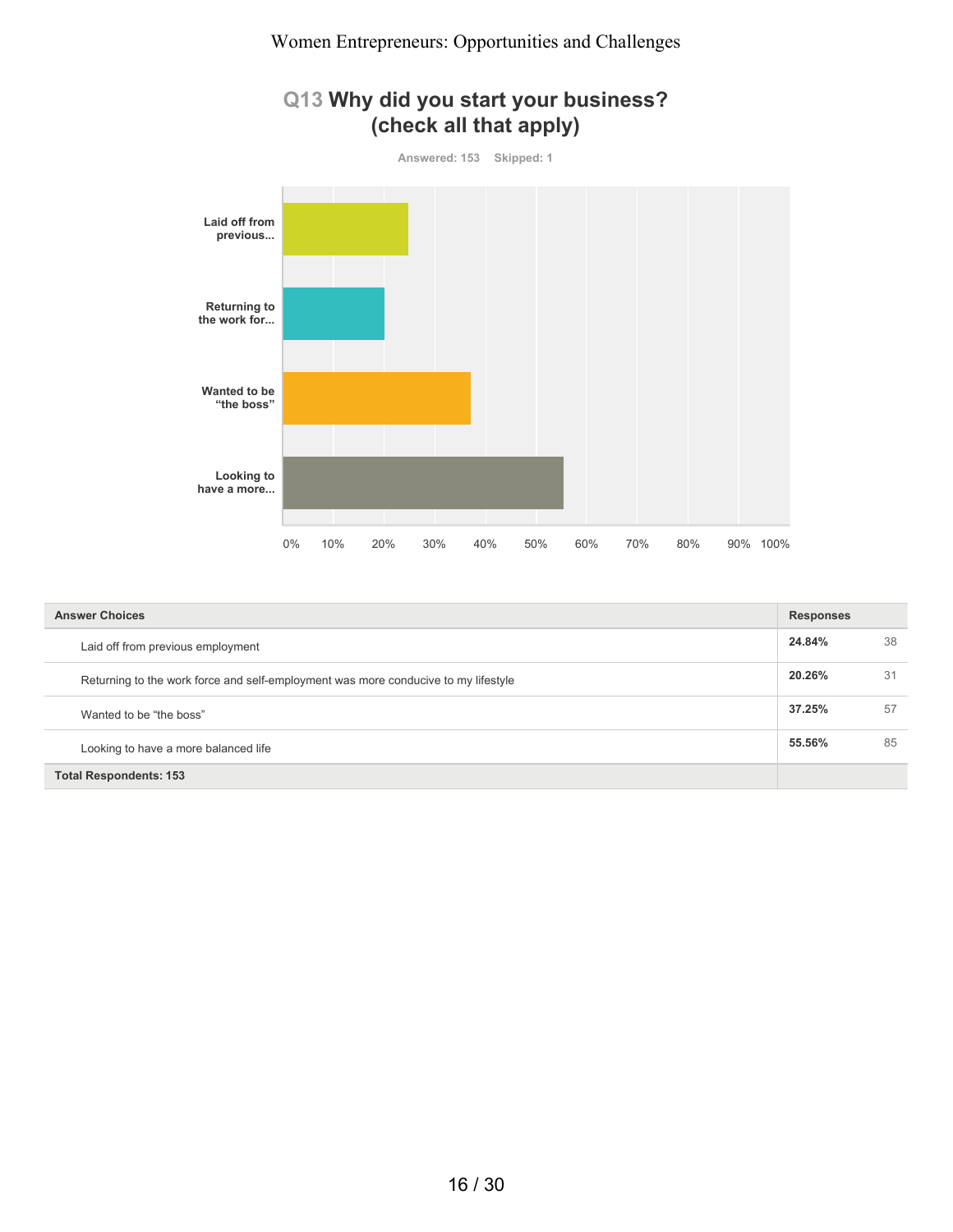#### **Q14 What is your biggest challenge you face? (check all that apply)**



| <b>Answer Choices</b>                         | <b>Responses</b> |    |
|-----------------------------------------------|------------------|----|
| <b>Access to Capital</b>                      | 23.84%           | 36 |
| Regulatory costs of doing business            | 19.21%           | 29 |
| Meeting payroll and overhead expenses         | 16.56%           | 25 |
| Finding ways to market and grow your business | 58.28%           | 88 |
| Health care costs                             | 37.75%           | 57 |
| Other (please specify)                        | 25.83%           | 39 |
| <b>Total Respondents: 151</b>                 |                  |    |

| # | Other (please specify)                             | <b>Date</b>         |
|---|----------------------------------------------------|---------------------|
|   | recognition and support other business owners      | 10/23/2014 10:26 AM |
|   | finding trained personnel                          | 10/23/2014 10:15 AM |
| 3 | Not enough funding to expand my business           | 10/23/2014 10:03 AM |
| 4 | managing work load and employees                   | 10/23/2014 5:38 AM  |
| 5 | finances to grow business                          | 10/23/2014 2:18 AM  |
| 6 | Doing it alone                                     | 10/22/2014 11:21 PM |
|   | finding time to relax at home since I work at home | 10/22/2014 10:35 PM |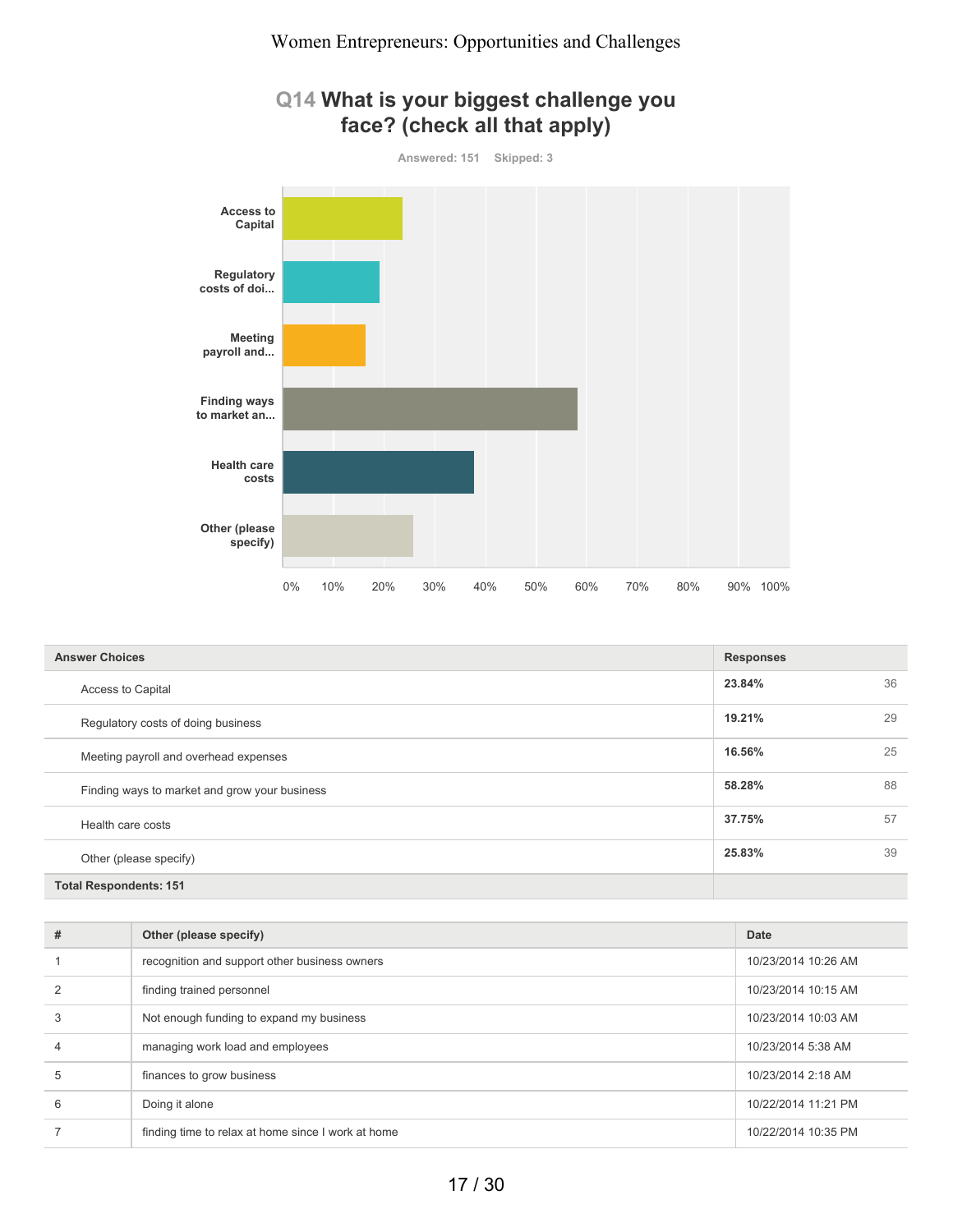| 8  | INsurance reimbursement difficulties                                                                                                                                            | 10/22/2014 6:08 PM  |
|----|---------------------------------------------------------------------------------------------------------------------------------------------------------------------------------|---------------------|
| 9  | balancing work/life                                                                                                                                                             | 10/22/2014 5:18 PM  |
| 10 | Time management                                                                                                                                                                 | 10/22/2014 4:50 PM  |
| 11 | Competition                                                                                                                                                                     | 10/22/2014 4:32 PM  |
| 12 | Ensuring balance between doing what I have to and doing what I love                                                                                                             | 10/22/2014 3:54 PM  |
| 13 | My biggest challenge is finding time to serve all of the new business                                                                                                           | 10/22/2014 3:51 PM  |
| 14 | Balance work and family                                                                                                                                                         | 10/22/2014 3:10 PM  |
| 15 | Selling myself and experience                                                                                                                                                   | 10/22/2014 3:07 PM  |
| 16 | Over head costs keep escalating faster than I can increase prices                                                                                                               | 10/22/2014 2:52 PM  |
| 17 | education                                                                                                                                                                       | 10/22/2014 2:46 PM  |
| 18 | X                                                                                                                                                                               | 10/22/2014 2:46 PM  |
| 19 | Time to manage all areas of business                                                                                                                                            | 10/22/2014 2:36 PM  |
| 20 | Production. We can sell the work but can't produce as fast as we'd like. Including challenges hiring affordable,<br>capable people and managing them.                           | 10/22/2014 2:23 PM  |
| 21 | Keeping up with changes in technology, and being creative (for work, rather than for myself) every single day.                                                                  | 10/22/2014 2:11 PM  |
| 22 | Cost if equipment repair and maintenance.                                                                                                                                       | 10/22/2014 2:01 PM  |
| 23 | taxes are too high - why am i working 60 hours a week to give over 50% back in taxes?                                                                                           | 10/22/2014 2:00 PM  |
| 24 | Keeping up with Technology                                                                                                                                                      | 10/22/2014 1:57 PM  |
| 25 | Decided weather to keep being Self Employed or go back to a full time gig.                                                                                                      | 10/21/2014 4:27 PM  |
| 26 | finding qualified employees                                                                                                                                                     | 10/20/2014 2:31 PM  |
| 27 | Move into making my own products                                                                                                                                                | 10/19/2014 10:52 AM |
| 28 | Cash flow                                                                                                                                                                       | 10/17/2014 8:43 PM  |
| 29 | <b>Business Insurance</b>                                                                                                                                                       | 10/17/2014 9:17 AM  |
| 30 | Self-employment taxes                                                                                                                                                           | 10/16/2014 10:44 PM |
| 31 | <b>Finding Good Employees</b>                                                                                                                                                   | 10/16/2014 6:52 PM  |
| 32 | Museum work is getting harder to find.                                                                                                                                          | 10/16/2014 5:11 PM  |
| 33 | competition from low-price commodity competitors                                                                                                                                | 10/16/2014 4:04 PM  |
| 34 | Taxes                                                                                                                                                                           | 10/16/2014 3:41 PM  |
| 35 | Obama's Leftist agendas                                                                                                                                                         | 10/16/2014 2:38 PM  |
| 36 | supply chain and having specific components made off-site at a reasonable cost                                                                                                  | 10/16/2014 1:46 PM  |
| 37 | Fluctuating income/funds coming in                                                                                                                                              | 10/16/2014 1:20 PM  |
| 38 | Having personal time off from business.                                                                                                                                         | 10/16/2014 1:18 PM  |
| 39 | I need to run all aspects of my business since I don't make enough to hire help. Secretary, registrations,<br>marketing, teaching, writing, creating brochures etc I do it all. | 10/16/2014 12:58 PM |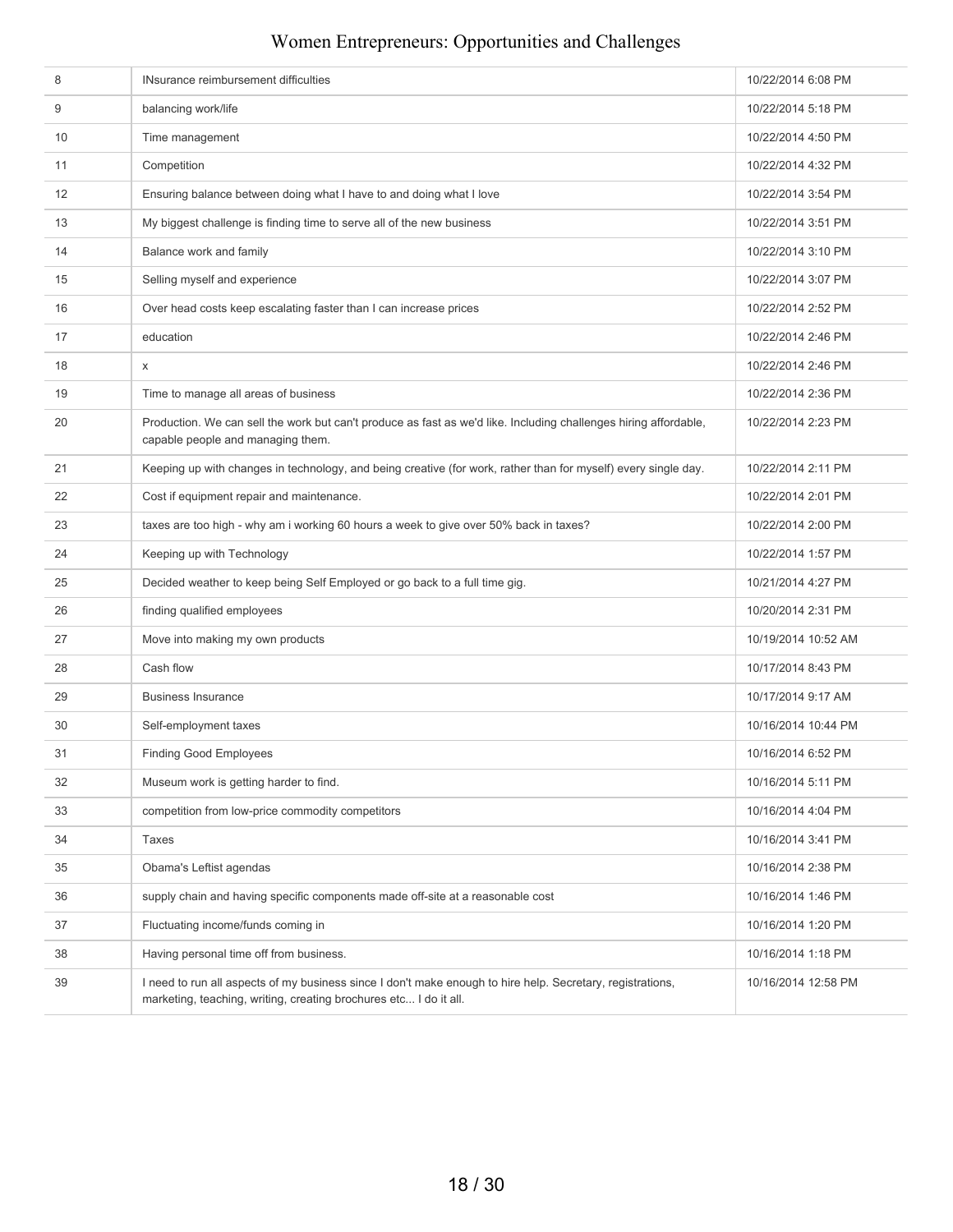#### **Q15 How important is it to you that Congress address individual tax reform in 2015?**



| <b>Answer Choices</b> | <b>Responses</b> |
|-----------------------|------------------|
| Very important        | 86<br>57.72%     |
| Somewhat important    | 22.82%<br>34     |
| Neutral               | 15.44%<br>23     |
| Not important         | 4.03%<br>6       |
| <b>Total</b>          | 149              |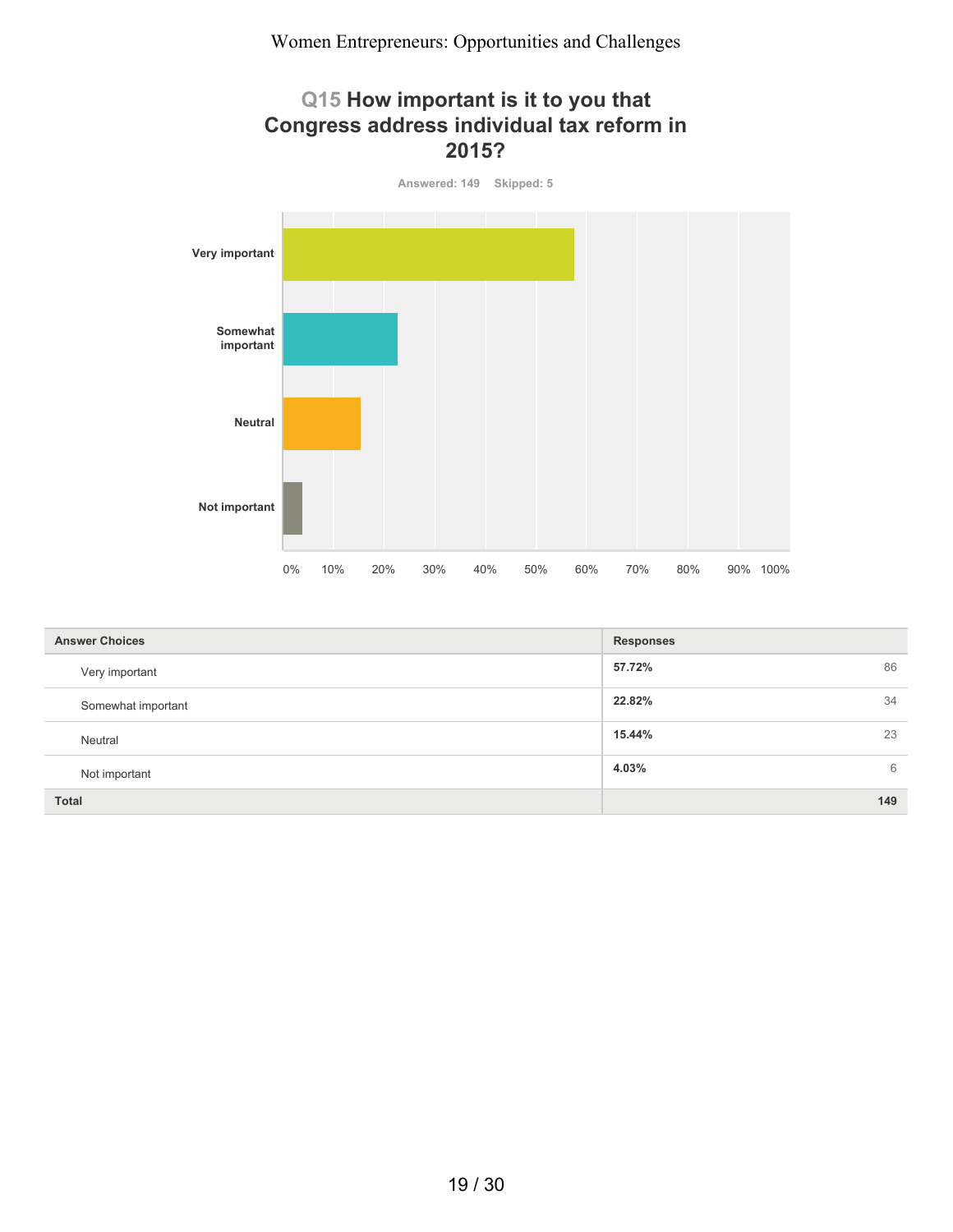#### **Q16 What has been the greatest benefit of owning your own business?**



| <b>Answer Choices</b>                       | <b>Responses</b> |     |
|---------------------------------------------|------------------|-----|
| Chance to build something meaningful        | 59.40%           | 79  |
| Being able to effectively balance work-life | 40.60%           | 54  |
| <b>Total</b>                                |                  | 133 |

| #  | Other (please specify)                                                                                                                  | <b>Date</b>         |
|----|-----------------------------------------------------------------------------------------------------------------------------------------|---------------------|
| 1  | Setting my own work hours/free time                                                                                                     | 10/23/2014 11:10 PM |
| 2  | more financial control                                                                                                                  | 10/23/2014 10:15 AM |
| 3  | Flexibility                                                                                                                             | 10/23/2014 8:34 AM  |
| 4  | having a good job in my small hometown                                                                                                  | 10/23/2014 5:38 AM  |
| 5  | being home with my son when he was young                                                                                                | 10/22/2014 10:35 PM |
| 6  | also helping other people                                                                                                               | 10/22/2014 8:44 PM  |
| 7  | flexibility                                                                                                                             | 10/22/2014 6:55 PM  |
| 8  | Independent lifestyle                                                                                                                   | 10/22/2014 6:01 PM  |
| 9  | Control                                                                                                                                 | 10/22/2014 5:18 PM  |
| 10 | Beign completely in chage of my own financial success, how I spend my time and with whom, and the ability to<br>be unabashedly creative | 10/22/2014 3:54 PM  |
| 11 | Freedom                                                                                                                                 | 10/22/2014 3:51 PM  |
| 12 | love being home with my children                                                                                                        | 10/22/2014 2:46 PM  |
| 13 | Delivering a solution that helps our clients to be more successful. Personal growth - facing challenges and<br>overcoming them.         | 10/22/2014 2:23 PM  |
| 14 | Taking some control in my own destiny.                                                                                                  | 10/22/2014 2:01 PM  |
| 15 | Flexibility                                                                                                                             | 10/22/2014 2:00 PM  |
| 16 | I can make as much as I want depending on how many hours I put in.                                                                      | 10/22/2014 1:57 PM  |
| 17 | Can make as much as I want or not.                                                                                                      | 10/21/2014 4:27 PM  |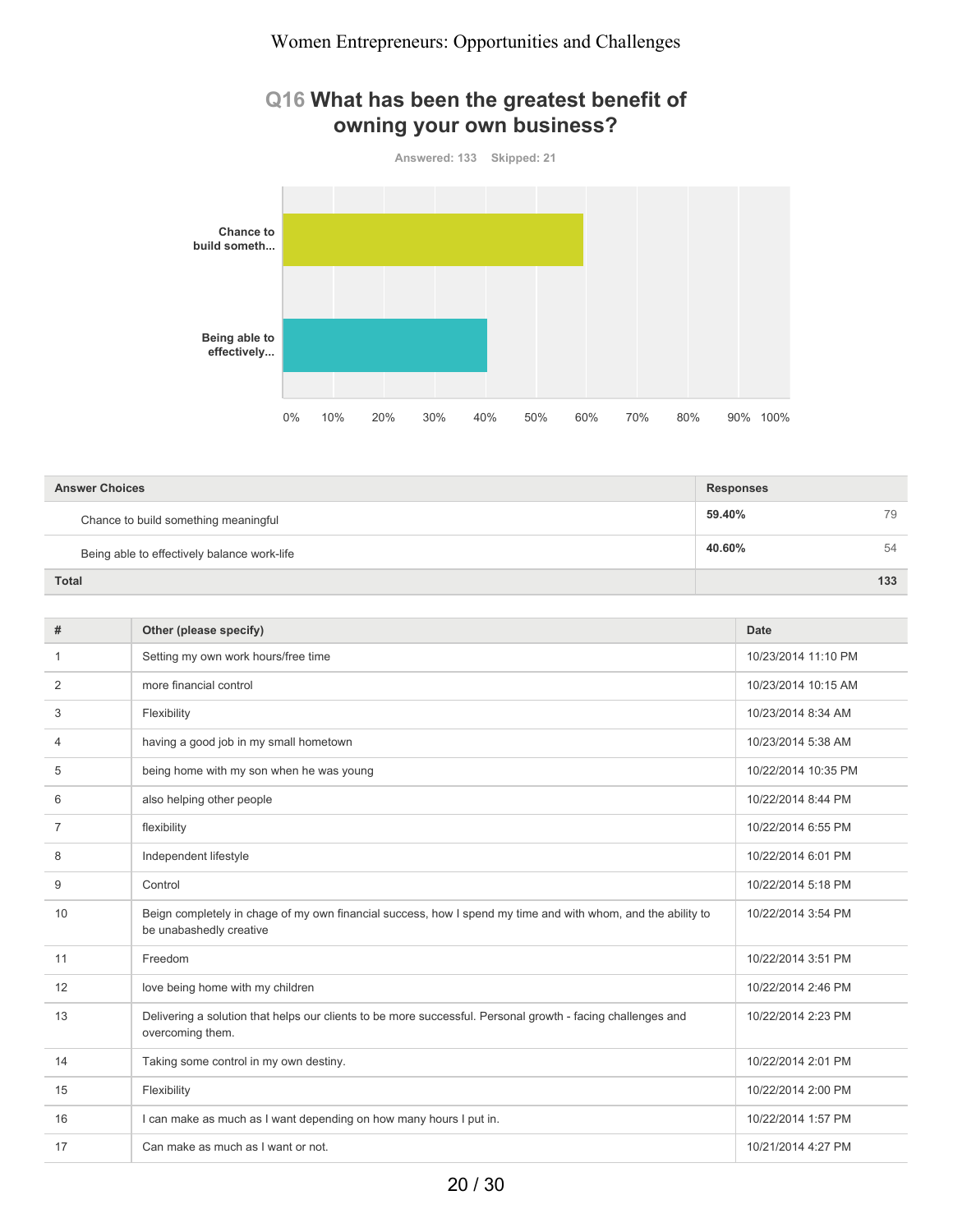| 18 | making my own schedule                                                                                                                 | 10/21/2014 2:59 PM  |
|----|----------------------------------------------------------------------------------------------------------------------------------------|---------------------|
| 19 | I was a single mother; only way I could spend time with my child.                                                                      | 10/19/2014 3:43 PM  |
| 20 | Wanting to use my ability to create heathy, natural hair products!                                                                     | 10/19/2014 10:52 AM |
| 21 | none so far                                                                                                                            | 10/16/2014 5:15 PM  |
| 22 | Independence                                                                                                                           | 10/16/2014 2:38 PM  |
| 23 | Mother of 4 No alimony after a long term marriage                                                                                      | 10/16/2014 1:50 PM  |
| 24 | being able to work at home                                                                                                             | 10/16/2014 1:46 PM  |
| 25 | Making more money, no commute, flexible hours                                                                                          | 10/16/2014 1:37 PM  |
| 26 | Having the freedom and flexibility to work when I want, how long I want. And getting paid by the hour, so I get<br>paid for it all.    | 10/16/2014 1:20 PM  |
| 27 | Chance to do follow my passion and create opportunities to help people change aspects of their lives that they<br>are struggling with. | 10/16/2014 12:58 PM |
| 28 | Removing myself from a toxic work environment, controlling my immediate environment so it doesn't make me ill                          | 10/16/2014 12:22 PM |
|    |                                                                                                                                        |                     |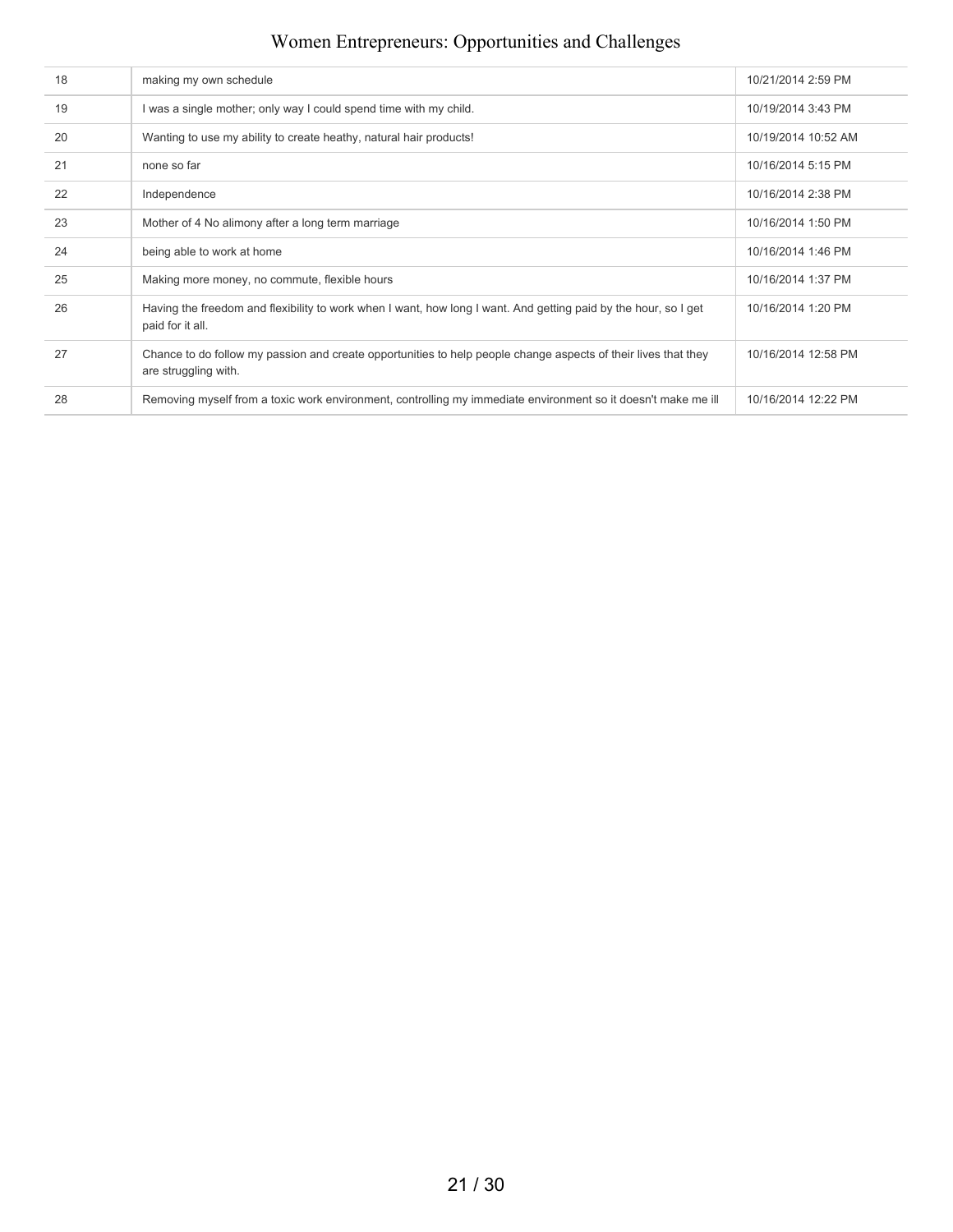## **Q17 What benefits do you provide for yourself and/or employees? (check all that apply)**



| <b>Answer Choices</b>                                                                 |        |    |
|---------------------------------------------------------------------------------------|--------|----|
| Health care benefits                                                                  | 78.05% | 64 |
| Health Reimbursement Arrangement, Health Savings Account or Flexible Spending Account |        | 18 |
| 401(k) or other retirement savings tool                                               |        | 32 |
| Disability insurance                                                                  |        | 28 |
| <b>Total Respondents: 82</b>                                                          |        |    |

| #              | Other (please specify)                   | <b>Date</b>         |
|----------------|------------------------------------------|---------------------|
|                | discount health care opportunities       | 10/23/2014 10:26 AM |
| 2              | compensate for health care and liability | 10/23/2014 10:15 AM |
| 3              | N/a                                      | 10/23/2014 10:03 AM |
| $\overline{4}$ | no employees                             | 10/23/2014 8:25 AM  |
| 5              | paid time off, flexible work hours       | 10/23/2014 5:38 AM  |
| 6              | none (no employees)                      | 10/22/2014 10:35 PM |
| $\overline{7}$ | None                                     | 10/22/2014 9:44 PM  |
| 8              | No employees                             | 10/22/2014 7:47 PM  |
| 9              | none                                     | 10/22/2014 6:55 PM  |
| 10             | no employees                             | 10/22/2014 6:35 PM  |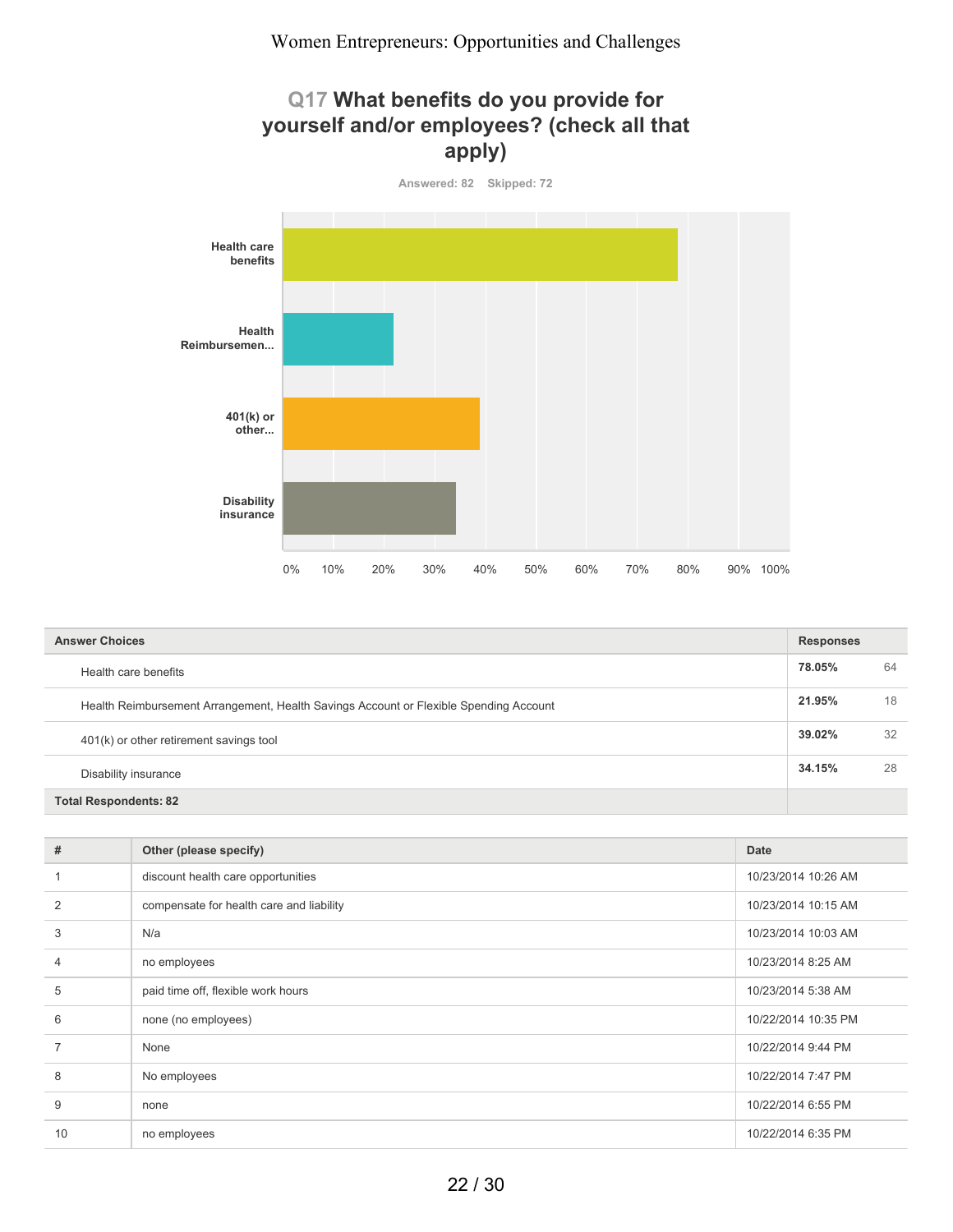| 11 | no other employees. None                                           | 10/22/2014 6:08 PM  |
|----|--------------------------------------------------------------------|---------------------|
| 12 | N/A                                                                | 10/22/2014 6:06 PM  |
| 13 | none                                                               | 10/22/2014 5:34 PM  |
| 14 | none                                                               | 10/22/2014 2:46 PM  |
| 15 | n/a                                                                | 10/22/2014 2:24 PM  |
| 16 | none just me now.                                                  | 10/22/2014 1:12 PM  |
| 17 | none - no employees                                                | 10/21/2014 2:59 PM  |
| 18 | Can affirm minimum healthcare for self and family??                | 10/19/2014 10:52 AM |
| 19 | none                                                               | 10/17/2014 10:13 PM |
| 20 | I'm covered under my husbands insurance.                           | 10/17/2014 9:23 AM  |
| 21 | None of the above                                                  | 10/17/2014 9:17 AM  |
| 22 | Give employees \$125 mo to purchase own insurance                  | 10/16/2014 6:52 PM  |
| 23 | None                                                               | 10/16/2014 6:20 PM  |
| 24 | N/A                                                                | 10/16/2014 5:15 PM  |
| 25 | Independent contractor                                             | 10/16/2014 1:50 PM  |
| 26 | Only for President, resources are sub-contractors                  | 10/16/2014 1:08 PM  |
| 27 | I only make enough to pay for my health insurance monthly premiums | 10/16/2014 12:58 PM |
| 28 | nonewe are a just my husband and I. We are both self employed.     | 10/16/2014 12:22 PM |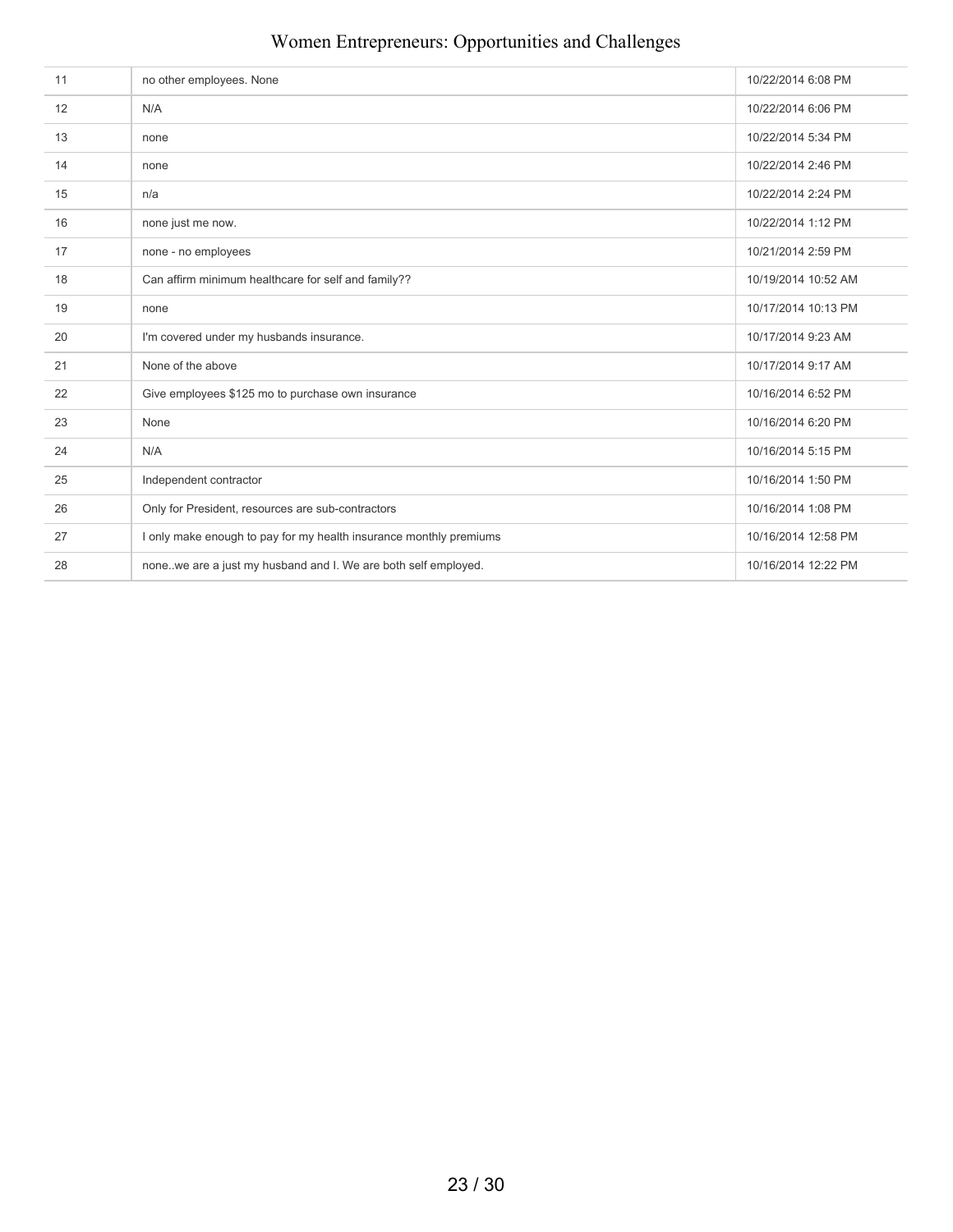

| <b>Answer Choices</b>         | <b>Responses</b> |
|-------------------------------|------------------|
| Very satisfied                | 47.06%<br>72     |
| Somewhat satisfied            | 37.91%<br>58     |
| Neutral                       | 8.50%<br>13      |
| Unsatisfied                   | 7.19%<br>11      |
| <b>Total Respondents: 153</b> |                  |

#### 24 / 30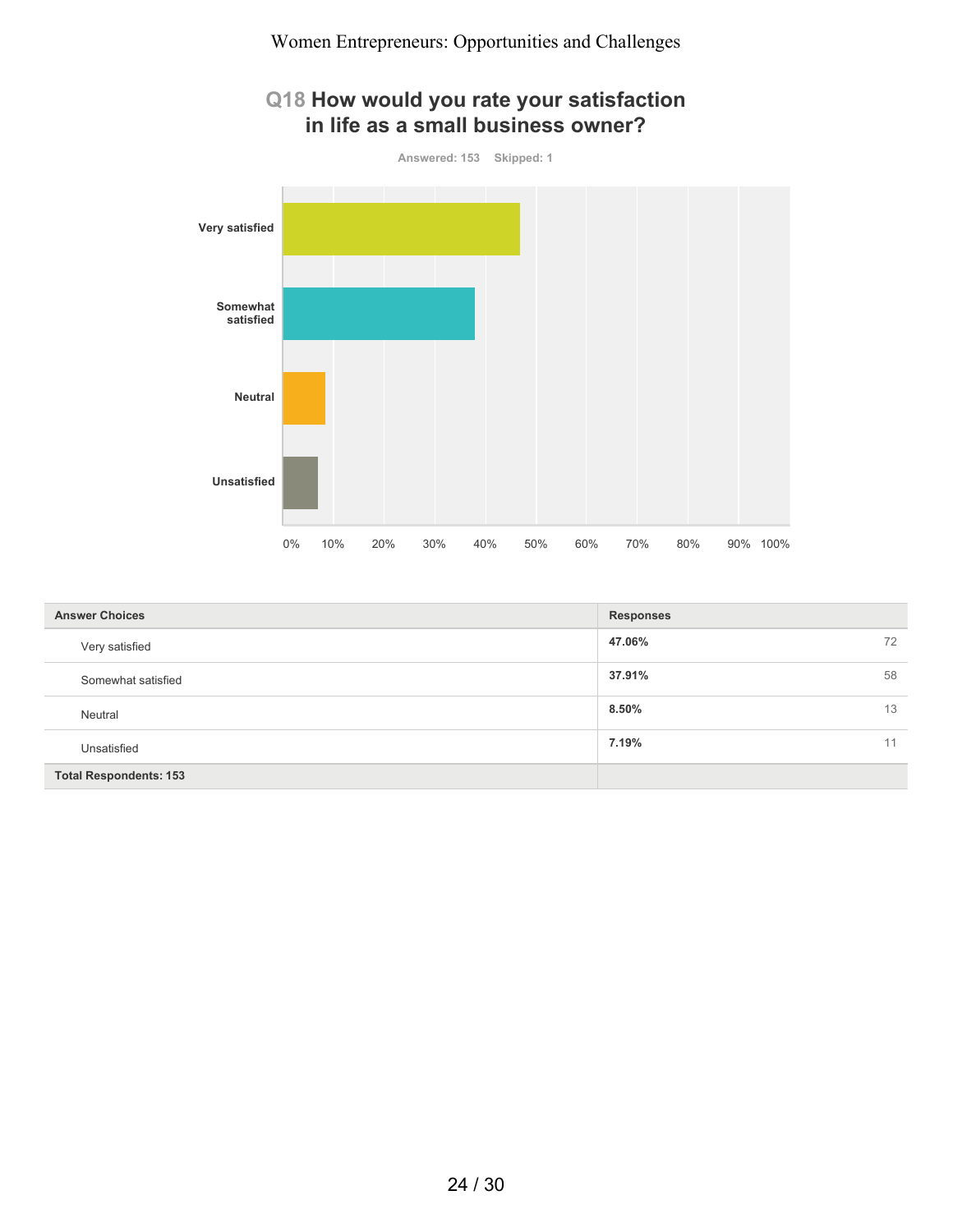### **Q19 What would be the single greatest piece advice you would give someone considering self-employment?**

**Answered: 126 Skipped: 28**

| #  | <b>Responses</b>                                                                                                                                          | <b>Date</b>         |
|----|-----------------------------------------------------------------------------------------------------------------------------------------------------------|---------------------|
| 1  | It's harder than you think                                                                                                                                | 10/24/2014 1:47 PM  |
| 2  | In the beginning it is time consuming to build your business / company. Plan on working a lot of over time to get                                         | 10/24/2014 8:06 AM  |
| 3  | Be prepared to be self sufficent,                                                                                                                         | 10/24/2014 12:03 AM |
| 4  | Do what you know and enjoy.                                                                                                                               | 10/23/2014 10:45 PM |
| 5  | Have savings to live on while you ramp up your business.                                                                                                  | 10/23/2014 9:20 PM  |
| 6  | Do your research. Go for it.                                                                                                                              | 10/23/2014 7:52 PM  |
| 7  | do your market research and have a marketable product or service                                                                                          | 10/23/2014 5:34 PM  |
| 8  | Run                                                                                                                                                       | 10/23/2014 5:04 PM  |
| 9  | business support and counsel is of utmost importance                                                                                                      | 10/23/2014 10:26 AM |
| 10 | Make sure you are in demand, can develop a niche, and continually learn new skills that benefit your job                                                  | 10/23/2014 10:15 AM |
| 11 | Do it don't second guess!                                                                                                                                 | 10/23/2014 10:03 AM |
| 12 | It does not happen overnight.                                                                                                                             | 10/23/2014 10:01 AM |
| 13 | Be prepared financially to be without income your first year and to reinvest in your business.                                                            | 10/23/2014 9:54 AM  |
| 14 | Don't expect profit in the first 3 years                                                                                                                  | 10/23/2014 9:41 AM  |
| 15 | Business and Marketing Plan along with good research                                                                                                      | 10/23/2014 8:49 AM  |
| 16 | Be tenacious!                                                                                                                                             | 10/23/2014 8:34 AM  |
| 17 | find money for your business first.                                                                                                                       | 10/23/2014 8:25 AM  |
| 18 | Have continuous planning and researching to make industry changes and updates. Networking is more important<br>than you would think. Invest time in this. | 10/23/2014 7:20 AM  |
| 19 | Don't borrow too much to start your business the weight of debt is detrimental. Start small and grow.                                                     | 10/23/2014 5:38 AM  |
| 20 | Start with a business plan and use it.                                                                                                                    | 10/23/2014 2:18 AM  |
| 21 | Have a business plan.                                                                                                                                     | 10/23/2014 1:46 AM  |
| 22 | Know business managent and entrepreneur principles                                                                                                        | 10/23/2014 12:07 AM |
| 23 | Have your ducks in a row before the starting line!                                                                                                        | 10/22/2014 11:21 PM |
| 24 | Become a master of time management                                                                                                                        | 10/22/2014 10:35 PM |
| 25 | Watch out for the hidden costs, permits etc.                                                                                                              | 10/22/2014 9:44 PM  |
| 26 | It's not just important to be good at your profession or product, you must also be well versed in what it takes to<br>run a business. Seek consultation.  | 10/22/2014 9:30 PM  |
| 27 | Equal parts hard work+passion+marketing+luck= success.                                                                                                    | 10/22/2014 8:49 PM  |
| 28 | Be prepared to work nonstop for an extensive period of time.                                                                                              | 10/22/2014 8:05 PM  |
| 29 | Have a vision and a plan of what to do and how to do it.                                                                                                  | 10/22/2014 7:47 PM  |
| 30 | Health insurance is unaffordable                                                                                                                          | 10/22/2014 6:55 PM  |
|    |                                                                                                                                                           |                     |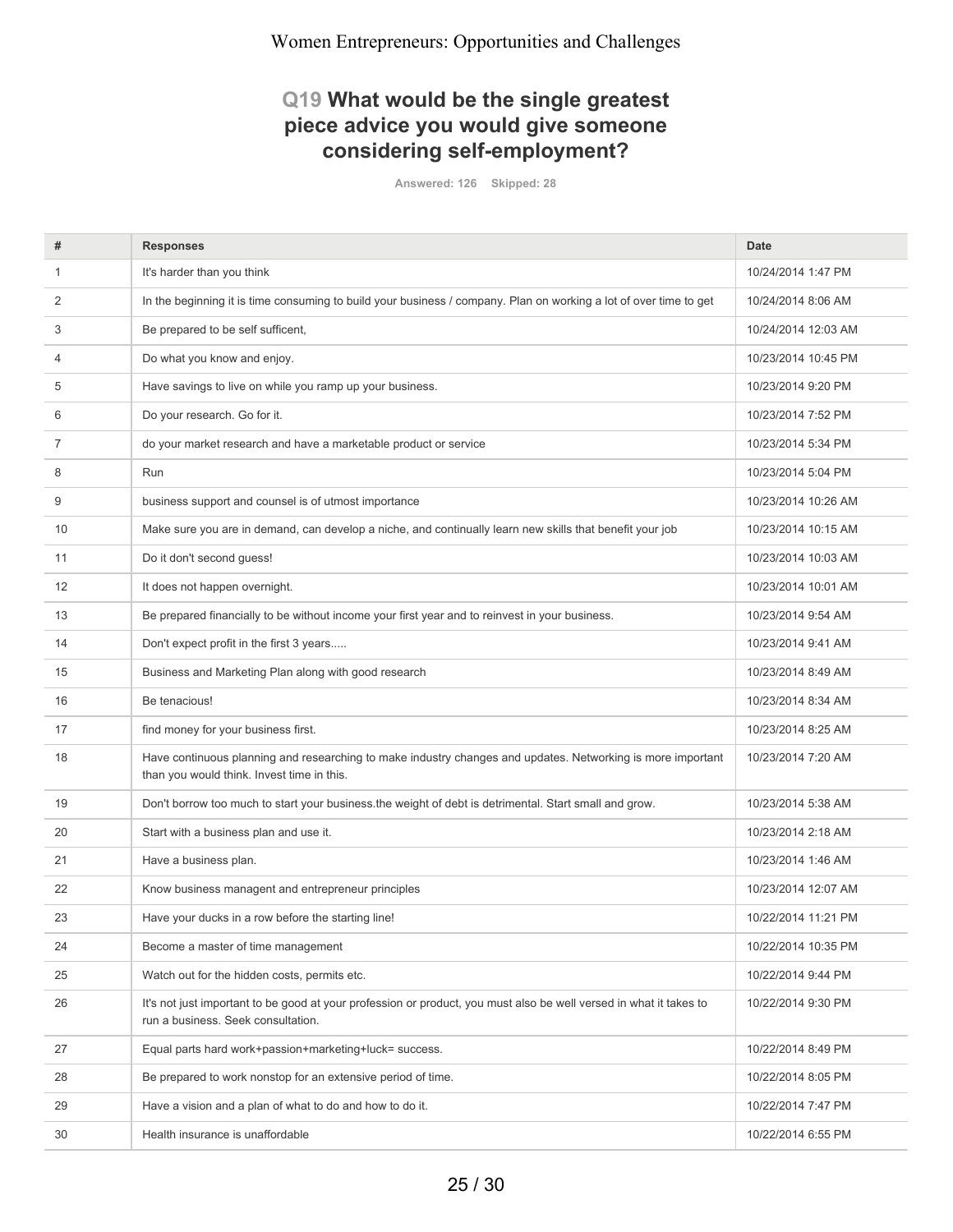| 31 | Do what makes you content or serves a need that you see as important (or both).                                                                                                                                                                                                                                                                                                                                  | 10/22/2014 6:51 PM |
|----|------------------------------------------------------------------------------------------------------------------------------------------------------------------------------------------------------------------------------------------------------------------------------------------------------------------------------------------------------------------------------------------------------------------|--------------------|
| 32 | Reconsider                                                                                                                                                                                                                                                                                                                                                                                                       | 10/22/2014 6:47 PM |
| 33 | Realize that the business will come first for awhile.                                                                                                                                                                                                                                                                                                                                                            | 10/22/2014 6:40 PM |
| 34 | Take self - employment tax into consideration                                                                                                                                                                                                                                                                                                                                                                    | 10/22/2014 6:35 PM |
| 35 | Make sure you have the staying power to manage the ups and downs.                                                                                                                                                                                                                                                                                                                                                | 10/22/2014 6:29 PM |
| 36 | Do your homework. Plan first. Keep up with paperwork and developments in the field. Keep client numbers<br>manageable.                                                                                                                                                                                                                                                                                           | 10/22/2014 6:08 PM |
| 37 | Just do it! It's very rewarding but you have to make that being self employed is for you. Your lifestyle will definitely<br>change.                                                                                                                                                                                                                                                                              | 10/22/2014 6:06 PM |
| 38 | Build a team                                                                                                                                                                                                                                                                                                                                                                                                     | 10/22/2014 6:01 PM |
| 39 | Make sure you have a back up income until you begin to make a profit                                                                                                                                                                                                                                                                                                                                             | 10/22/2014 5:34 PM |
| 40 | Make sure you have enough capital to cover your personal life/bills                                                                                                                                                                                                                                                                                                                                              | 10/22/2014 5:19 PM |
| 41 | Be amazing at what you do. The competition is stiff out there but the best will naturally survive.                                                                                                                                                                                                                                                                                                               | 10/22/2014 5:18 PM |
| 42 | Understand that at times, this will command all of your attention!                                                                                                                                                                                                                                                                                                                                               | 10/22/2014 4:32 PM |
| 43 | Be ready to work more hours than you ever have before initially.                                                                                                                                                                                                                                                                                                                                                 | 10/22/2014 4:17 PM |
| 44 | Stop working other jobs and commit completely to self-employment, investing in you offers the greatest returns!                                                                                                                                                                                                                                                                                                  | 10/22/2014 4:10 PM |
| 45 | test                                                                                                                                                                                                                                                                                                                                                                                                             | 10/22/2014 4:01 PM |
| 46 | Don't vote for Democrats                                                                                                                                                                                                                                                                                                                                                                                         | 10/22/2014 4:00 PM |
| 47 | Building relationships is key.                                                                                                                                                                                                                                                                                                                                                                                   | 10/22/2014 3:55 PM |
| 48 | Always have a back up plan and dont spend the food and rent money on the business.                                                                                                                                                                                                                                                                                                                               | 10/22/2014 3:54 PM |
| 49 | Educate yourself about what running a small business truly entails and be honest with yourself about whether it's<br>the right fit for you right now. Be fierce about ensuring you either (a) learn skills you need to run a BUSINESS<br>(not just do what you love and are skilled at or (b) hire reliable, competent partners to do those things for you! A<br>good CPA and lawyer are essential. Don't skimp! | 10/22/2014 3:54 PM |
| 50 | Integrity. Stand by your word. If you book an appointment, be there on time. If you don't know the answer to a<br>question, be honest.                                                                                                                                                                                                                                                                           | 10/22/2014 3:51 PM |
| 51 | Love what you do and make sure you can make a living from doing what you love.                                                                                                                                                                                                                                                                                                                                   | 10/22/2014 3:27 PM |
| 52 | You must be flexible as you wear many hats from janitor, secretary, bookkeeper to the professional, marketer and<br>visionary.                                                                                                                                                                                                                                                                                   | 10/22/2014 3:20 PM |
| 53 | Consider all the goods and bads and make sure you are ok with all the bads because they may never go away<br>we just have to deal with them                                                                                                                                                                                                                                                                      | 10/22/2014 3:10 PM |
| 54 | Make sure you are always planning ahead - looking for clients, etc. Take advantage of networking.                                                                                                                                                                                                                                                                                                                | 10/22/2014 3:07 PM |
| 55 | Have enough capital to live on the first couple years above business expenses                                                                                                                                                                                                                                                                                                                                    | 10/22/2014 3:07 PM |
| 56 | Never stop learning! Always look for opportunities to better understand how to run a business. Find those<br>organizations like an SBDC that can help and utilize their services and resources!                                                                                                                                                                                                                  | 10/22/2014 2:53 PM |
| 57 | Work your ASS offbe prepared for unexpected and roll with the punches Be resilient and flexible                                                                                                                                                                                                                                                                                                                  | 10/22/2014 2:52 PM |
| 58 | have another source of income,                                                                                                                                                                                                                                                                                                                                                                                   | 10/22/2014 2:48 PM |
| 59 | Do it!                                                                                                                                                                                                                                                                                                                                                                                                           | 10/22/2014 2:46 PM |
| 60 | Just because you have gone to school a long time to be a lawyer or doctor or etc. doesn't mean you can actually<br>make money at it. Be careful and talk to people who have gone out on their own first.                                                                                                                                                                                                         | 10/22/2014 2:40 PM |
| 61 | Make decisions based on your version of a successful business and not someone else's. Finish one project<br>before you start another.                                                                                                                                                                                                                                                                            | 10/22/2014 2:36 PM |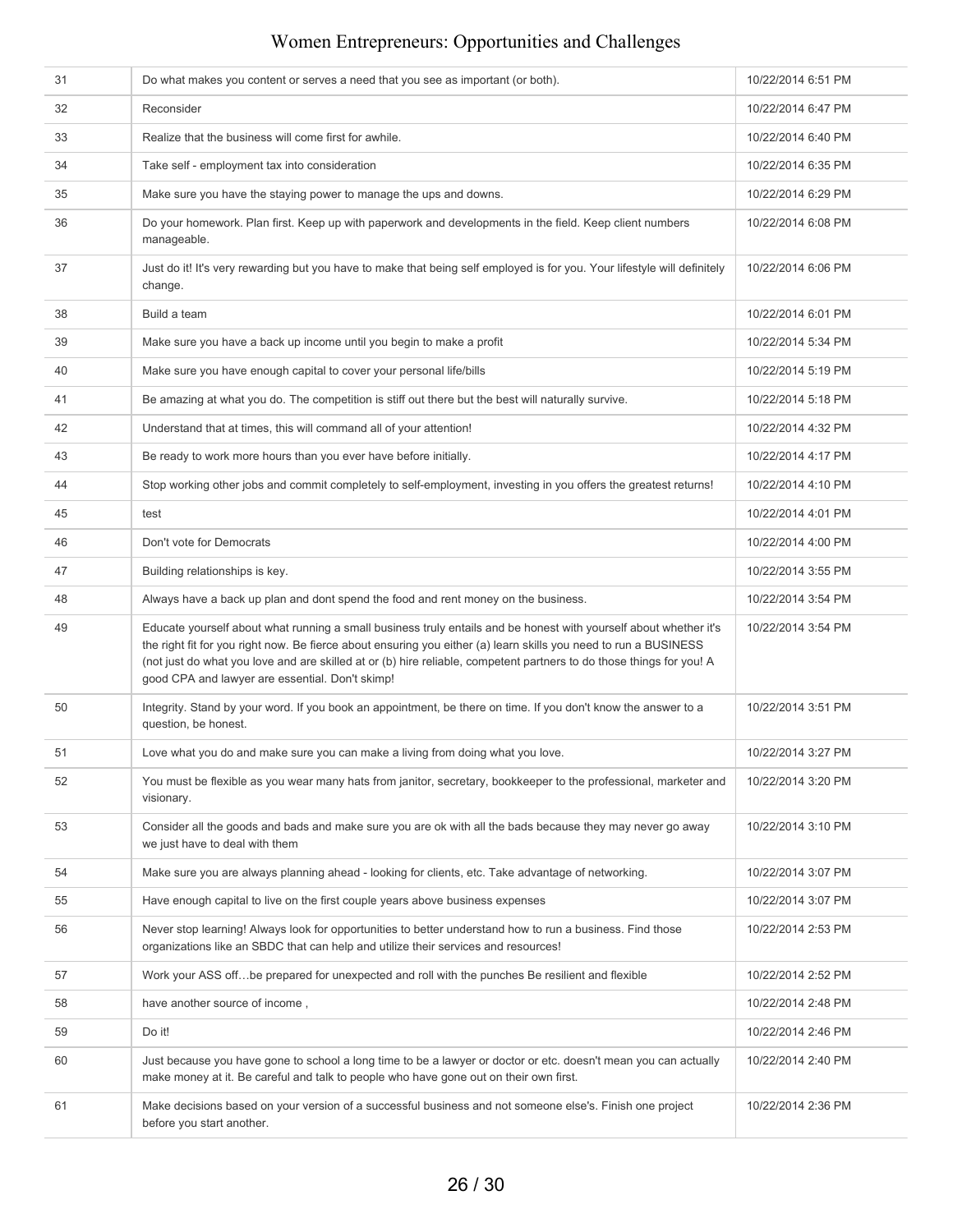| 62 | Figure out what you do best and do it. Hire others who are experts in their field to do the other work you are not<br>good at.                                                                                                                                                                                                                                                                                                                                                                                                                                                       | 10/22/2014 2:30 PM  |
|----|--------------------------------------------------------------------------------------------------------------------------------------------------------------------------------------------------------------------------------------------------------------------------------------------------------------------------------------------------------------------------------------------------------------------------------------------------------------------------------------------------------------------------------------------------------------------------------------|---------------------|
| 63 | Know just enough to say yes!                                                                                                                                                                                                                                                                                                                                                                                                                                                                                                                                                         | 10/22/2014 2:29 PM  |
| 64 | make your passion your work                                                                                                                                                                                                                                                                                                                                                                                                                                                                                                                                                          | 10/22/2014 2:24 PM  |
| 65 | Read the E-Myth. Being great at your trade does not equal being a successful business owner. Running a<br>business requires a lot of skills that have nothing to do with your trade skills.                                                                                                                                                                                                                                                                                                                                                                                          | 10/22/2014 2:23 PM  |
| 66 | Start EARLY. Start while you're young and in college (assuming you went the traditional route); you hardly have<br>any financial burden at that age, and you have access to low-interest student loans. Take out as much as you<br>need, apply whatever money you don't need for school toward your business, and start learning the pros and<br>cons of running your own business early. If you learn that you DON'T like running your own business, consider it<br>a lesson learned; if you do, you've already got self-employment experience before you even have your degree. :) | 10/22/2014 2:11 PM  |
| 67 | HAVE ENOUGH CAPITAL TO START WITH                                                                                                                                                                                                                                                                                                                                                                                                                                                                                                                                                    | 10/22/2014 2:10 PM  |
| 68 | You are alone.                                                                                                                                                                                                                                                                                                                                                                                                                                                                                                                                                                       | 10/22/2014 2:08 PM  |
| 69 | Have a passion for your endivor. Talk to successful in your field who have positive attudes and are willing to act<br>as a mentor.                                                                                                                                                                                                                                                                                                                                                                                                                                                   | 10/22/2014 2:01 PM  |
| 70 | be willing to spend money on good advice and support (especially when it comes to taxes) and solicit that support<br>sooner rather than later                                                                                                                                                                                                                                                                                                                                                                                                                                        | 10/22/2014 2:00 PM  |
| 71 | Create a business that fits your dream lifestyle                                                                                                                                                                                                                                                                                                                                                                                                                                                                                                                                     | 10/22/2014 1:59 PM  |
| 72 | Be persistent & financially prudent                                                                                                                                                                                                                                                                                                                                                                                                                                                                                                                                                  | 10/22/2014 1:58 PM  |
| 73 | You must be a motivated person to work for yourself if not I wouldn't recommend it.                                                                                                                                                                                                                                                                                                                                                                                                                                                                                                  | 10/22/2014 1:57 PM  |
| 74 | Find a good balance. I enjoy being able to set my own work hours, but I find that I work a lot of hours each week.<br>It's hard to walk away from it.                                                                                                                                                                                                                                                                                                                                                                                                                                | 10/22/2014 1:52 PM  |
| 75 | Don't hire anybody. You can not afford the costs and red tape.                                                                                                                                                                                                                                                                                                                                                                                                                                                                                                                       | 10/22/2014 1:21 PM  |
| 76 | Be consistent and be loyal to what you do.                                                                                                                                                                                                                                                                                                                                                                                                                                                                                                                                           | 10/22/2014 1:12 PM  |
| 77 | Make sure you are self motivated. If you aren't that type of person, being self employed is not for you.                                                                                                                                                                                                                                                                                                                                                                                                                                                                             | 10/21/2014 4:27 PM  |
| 78 | don't try to do everything yourself                                                                                                                                                                                                                                                                                                                                                                                                                                                                                                                                                  | 10/21/2014 2:59 PM  |
| 79 | Dedicate the same hours each day to working from home that you would if you worked outside the home.                                                                                                                                                                                                                                                                                                                                                                                                                                                                                 | 10/21/2014 2:48 PM  |
| 80 | Plan and have a budget                                                                                                                                                                                                                                                                                                                                                                                                                                                                                                                                                               | 10/21/2014 1:39 PM  |
| 81 | Develop multiple clients or revenue streams                                                                                                                                                                                                                                                                                                                                                                                                                                                                                                                                          | 10/21/2014 11:11 AM |
| 82 | Have a spouse with health care benefits                                                                                                                                                                                                                                                                                                                                                                                                                                                                                                                                              | 10/20/2014 7:41 PM  |
| 83 | Be prepared for the unexpected and be flexible.                                                                                                                                                                                                                                                                                                                                                                                                                                                                                                                                      | 10/20/2014 5:10 PM  |
| 84 | Initially it requires many hours per day and week to launch and grow. You must have the time available to invest<br>or it won't happen.                                                                                                                                                                                                                                                                                                                                                                                                                                              | 10/20/2014 2:31 PM  |
| 85 | Learn about marketing. Set up tracking systems for invoicing, customer retention, and paper trash.                                                                                                                                                                                                                                                                                                                                                                                                                                                                                   | 10/19/2014 3:43 PM  |
| 86 | Have capital and focus on ways to grow your business and not just how much money it can make!                                                                                                                                                                                                                                                                                                                                                                                                                                                                                        | 10/19/2014 10:52 AM |
| 87 | Make sure you have the time to build your business.                                                                                                                                                                                                                                                                                                                                                                                                                                                                                                                                  | 10/19/2014 9:29 AM  |
| 88 | Follow your dreams and do what you love. It will pay off in the end.                                                                                                                                                                                                                                                                                                                                                                                                                                                                                                                 | 10/18/2014 10:22 PM |
| 89 | Have a detailed plan.                                                                                                                                                                                                                                                                                                                                                                                                                                                                                                                                                                | 10/18/2014 5:57 AM  |
| 90 | Don't overextended                                                                                                                                                                                                                                                                                                                                                                                                                                                                                                                                                                   | 10/17/2014 10:13 PM |
| 91 | Be flexible and creative as the marketplace is always changing                                                                                                                                                                                                                                                                                                                                                                                                                                                                                                                       | 10/17/2014 8:43 PM  |
| 92 | Being self employed is different from owning a business. Decide which you want before you go at it alone.                                                                                                                                                                                                                                                                                                                                                                                                                                                                            | 10/17/2014 11:02 AM |
| 93 | Be sure your ready for the commitment.                                                                                                                                                                                                                                                                                                                                                                                                                                                                                                                                               | 10/17/2014 9:17 AM  |
|    |                                                                                                                                                                                                                                                                                                                                                                                                                                                                                                                                                                                      |                     |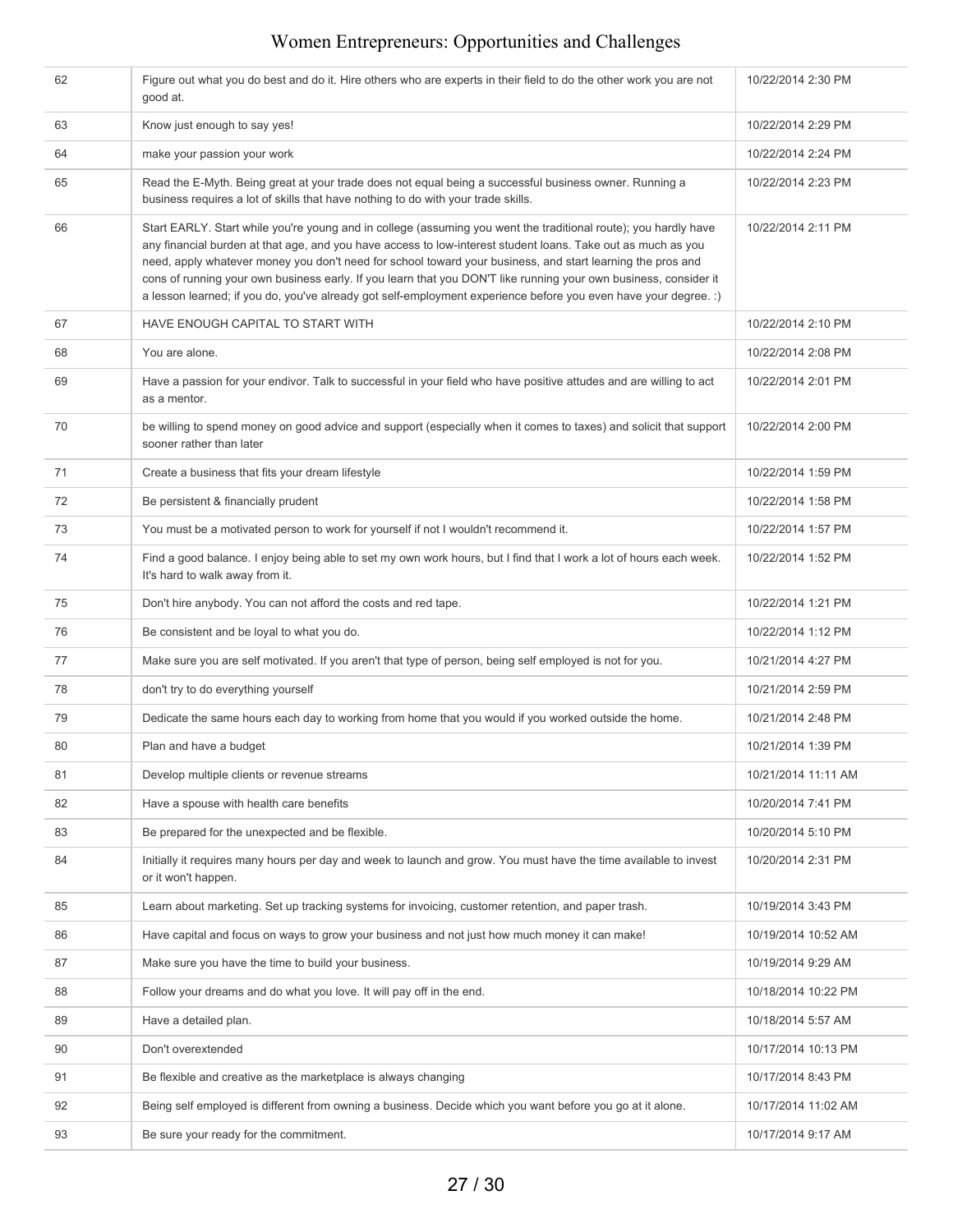| 94  | Keep it simple and do it!                                                                                                                                                                                                                                                                                                                                                                                                                               | 10/17/2014 6:04 AM  |  |
|-----|---------------------------------------------------------------------------------------------------------------------------------------------------------------------------------------------------------------------------------------------------------------------------------------------------------------------------------------------------------------------------------------------------------------------------------------------------------|---------------------|--|
| 95  | Have at least five years worth of funds in place to carry you until the business can be profitable enough to do so.                                                                                                                                                                                                                                                                                                                                     | 10/16/2014 11:35 PM |  |
| 96  | Get the big picture. Having a business plan gives a big picture. Business plans prove to be very valuable.                                                                                                                                                                                                                                                                                                                                              | 10/16/2014 10:44 PM |  |
| 97  | Must learn to balance business and personal life.                                                                                                                                                                                                                                                                                                                                                                                                       | 10/16/2014 8:35 PM  |  |
| 98  | Find something a business that you would pay someone to work in that business.                                                                                                                                                                                                                                                                                                                                                                          | 10/16/2014 7:01 PM  |  |
| 99  | Let the business pay for itself don't get a loan                                                                                                                                                                                                                                                                                                                                                                                                        | 10/16/2014 6:52 PM  |  |
| 100 | Never put your business in debt. Be patient because a successful business grows through common sense and<br>staying abreast of the facts.                                                                                                                                                                                                                                                                                                               | 10/16/2014 6:20 PM  |  |
| 101 | Seek Almighty God first                                                                                                                                                                                                                                                                                                                                                                                                                                 | 10/16/2014 5:15 PM  |  |
| 102 | Be very clear on what you want to do.                                                                                                                                                                                                                                                                                                                                                                                                                   | 10/16/2014 5:11 PM  |  |
| 103 | Do your homework! Study other businesses and make a plan.                                                                                                                                                                                                                                                                                                                                                                                               | 10/16/2014 4:13 PM  |  |
| 104 | You should be a self starter with some tolerance for risk.                                                                                                                                                                                                                                                                                                                                                                                              | 10/16/2014 4:04 PM  |  |
| 105 | Keep at least 6months reserves and save as much as possible. Build a strong Client loyalty base.                                                                                                                                                                                                                                                                                                                                                        | 10/16/2014 3:41 PM  |  |
| 106 | Be a'self starter'. Work in the same area of experience. Go to school                                                                                                                                                                                                                                                                                                                                                                                   | 10/16/2014 3:30 PM  |  |
| 107 | Save up money to last a couple of years before going for it                                                                                                                                                                                                                                                                                                                                                                                             | 10/16/2014 2:38 PM  |  |
| 108 | Make the leap. Plan but be willing to be flexible. Create a personal budget and stick to it. Create a business<br>budget and stick to it.                                                                                                                                                                                                                                                                                                               | 10/16/2014 1:53 PM  |  |
| 109 | <b>Benifits</b>                                                                                                                                                                                                                                                                                                                                                                                                                                         | 10/16/2014 1:50 PM  |  |
| 110 | never quit, never back down, and work your ass off                                                                                                                                                                                                                                                                                                                                                                                                      | 10/16/2014 1:46 PM  |  |
| 111 | Have at least 6 months' worth of cash saved, and a strong network -- try freelancing on the side first, if possible!                                                                                                                                                                                                                                                                                                                                    | 10/16/2014 1:37 PM  |  |
| 112 | plan for the lean times                                                                                                                                                                                                                                                                                                                                                                                                                                 | 10/16/2014 1:23 PM  |  |
| 113 | If you're employed full time and want to start your own business, do so a year before you quit your full-time job.<br>Use the time and steady income to create your logo and branding, get business cards, set up a website and<br>social media, and start networking. When you go solo after this year, you'll already have laid the groundwork for<br>your business without the loss of income. It will take a lot of hours, but it will be worth it! | 10/16/2014 1:20 PM  |  |
| 114 | to consider the great amount of time and effort one has to put into their own business to make a living.                                                                                                                                                                                                                                                                                                                                                | 10/16/2014 1:18 PM  |  |
| 115 | Do the researchmost businesses don't last! Know your target business/customerstay informed.                                                                                                                                                                                                                                                                                                                                                             | 10/16/2014 1:18 PM  |  |
| 116 | Do your homework and work your network (pool for selling work).                                                                                                                                                                                                                                                                                                                                                                                         | 10/16/2014 1:08 PM  |  |
| 117 | Do what you love; what makes you want to get up each day and keep working. I love what I do so it keeps me<br>going in the hope that someday I will make a living at it. But for now, the rewards come from the fact that my<br>clients are so thankful for the way my services have positively affected their lives.                                                                                                                                   | 10/16/2014 12:58 PM |  |
| 118 | Put the time in                                                                                                                                                                                                                                                                                                                                                                                                                                         | 10/16/2014 12:54 PM |  |
| 119 | Take time for yourself and fMily downtime. Work to LIVE!                                                                                                                                                                                                                                                                                                                                                                                                | 10/16/2014 12:52 PM |  |
| 120 | No your market and have a financial cushion. Sales is difficult and not always steady.                                                                                                                                                                                                                                                                                                                                                                  | 10/16/2014 12:22 PM |  |
| 121 | Track your spending for a year if you are not already in the habit of being close to your money. Ask yourself if you<br>are truly willing to go without a lot of material things for some years.                                                                                                                                                                                                                                                        | 10/16/2014 12:22 PM |  |
| 122 | Have at least one person have a regular 40 week job with benefits                                                                                                                                                                                                                                                                                                                                                                                       | 10/16/2014 12:16 PM |  |
| 123 | Be ready for a lot of hard work!                                                                                                                                                                                                                                                                                                                                                                                                                        | 10/16/2014 10:02 AM |  |
| 124 | Don't stopKeep moving forward                                                                                                                                                                                                                                                                                                                                                                                                                           | 10/15/2014 11:10 PM |  |
| 125 | Be prepared, it takes time and money to grow a business!                                                                                                                                                                                                                                                                                                                                                                                                | 10/15/2014 10:05 PM |  |
| 126 | Be prepared to work hard                                                                                                                                                                                                                                                                                                                                                                                                                                | 10/15/2014 7:54 PM  |  |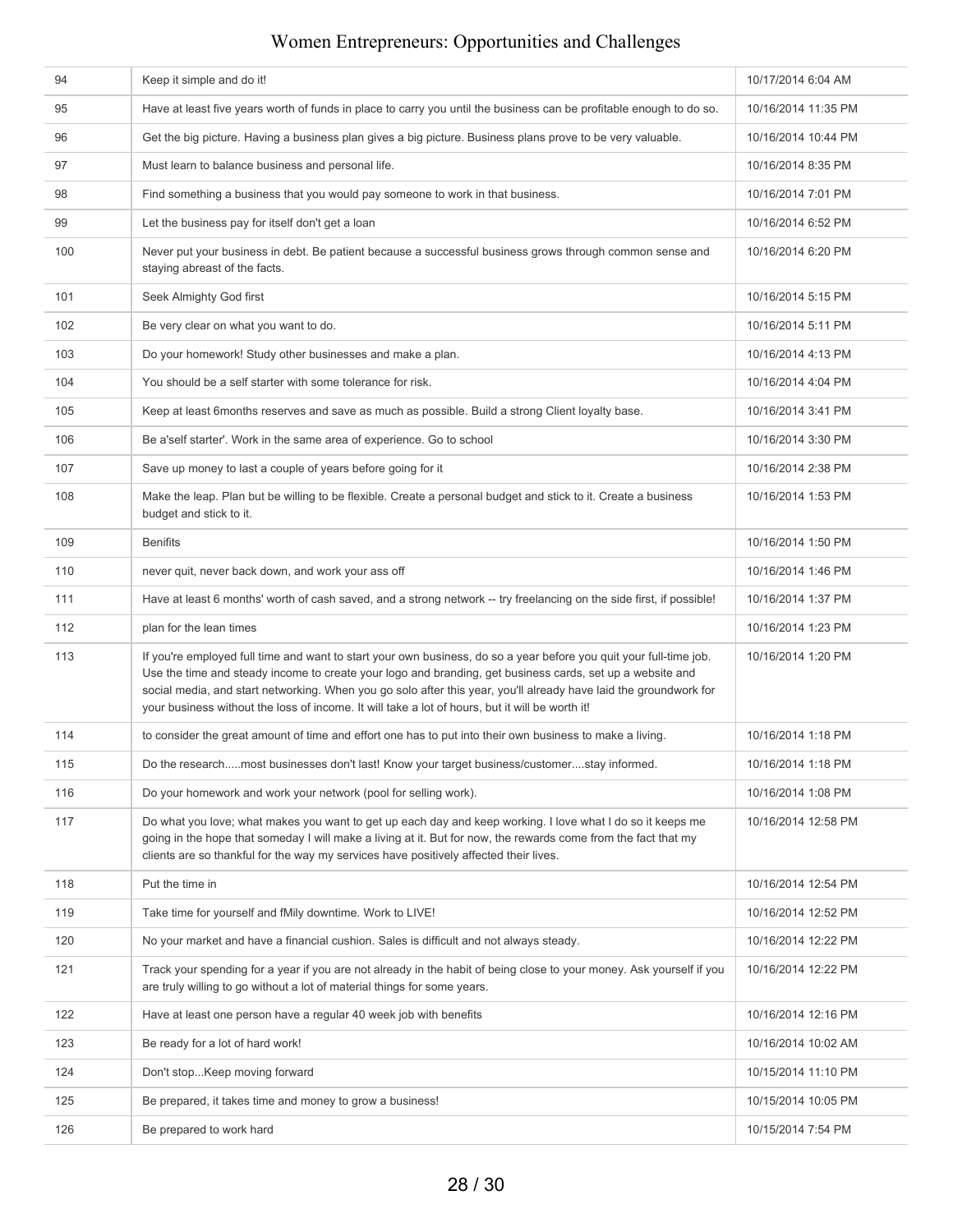#### **Q20 How important is it to you that electedofficials or candidates for office have a probusiness agenda?**



| <b>Answer Choices</b>                 | <b>Responses</b> |     |
|---------------------------------------|------------------|-----|
| Very important                        | 62.09%           | 95  |
| Somewhat important                    | 20.92%           | 32  |
| Not very important                    | 5.23%            | 8   |
| I am concerned more with other issues | 11.76%           | 18  |
| <b>Total</b>                          |                  | 153 |